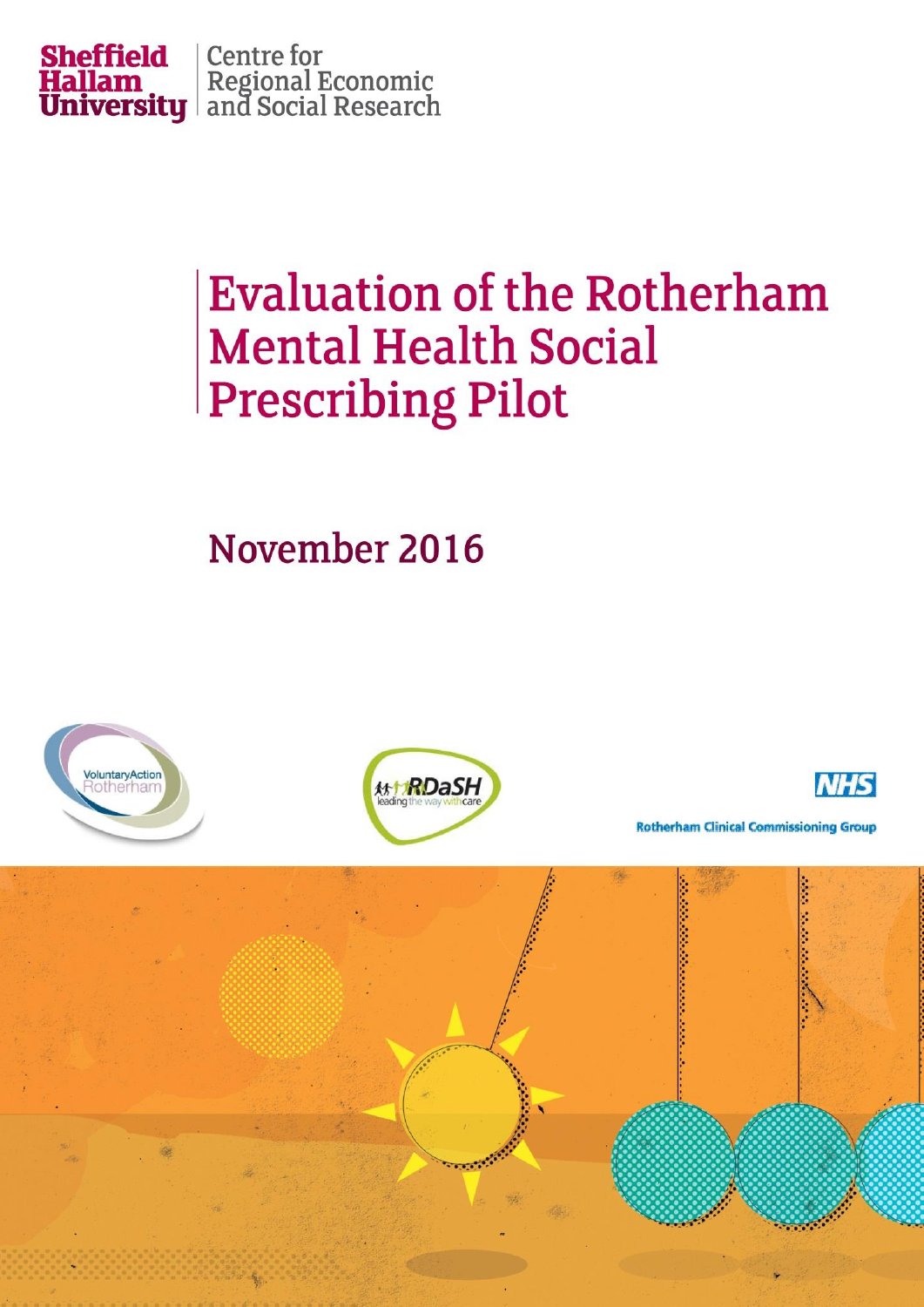# **Evaluation of the Rotherham Mental Health Social Prescribing Pilot**

Chris Dayson

Dr Ellen Bennett

*Centre for Regional Economic and Social Research*

*Sheffield Hallam University*

November 2016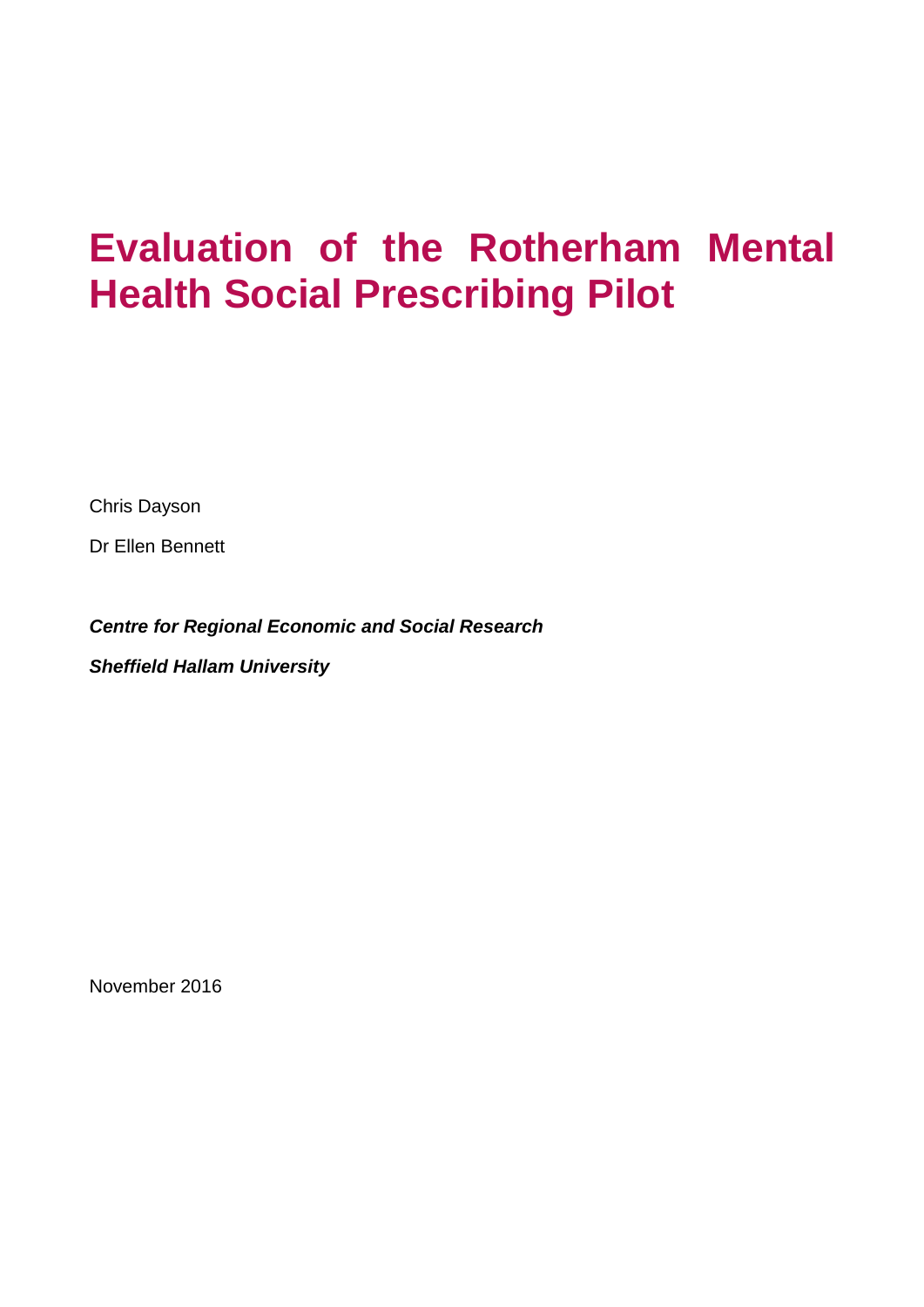## **Acknowledgements**

The Evaluation of the Rotherham Social Prescribing Service is being undertaken by the Centre for Regional Economic and Social Research (CRESR) at Sheffield Hallam University, on behalf of Voluntary Action Rotherham (VAR) and funded by NHS Rotherham Clinical Commissioning Group. The Evaluation Team would like to thank representatives of the public, voluntary and community sectors who gave up their time to contribute to the study. We are particularly grateful to Janet Wheatley, Shafiq Hussain, Linda Jarrold and Barry Knowles at VAR for their on-going support for the evaluation.

#### **Contact information**

| <b>For CRESR</b> |                                                                                                           | <b>For VAR</b> |                                                                                               |  |  |  |
|------------------|-----------------------------------------------------------------------------------------------------------|----------------|-----------------------------------------------------------------------------------------------|--|--|--|
| Name:            | Chris Dayson<br>Senior Research<br>Fellow                                                                 | Name:          | <b>Shafiq Hussain</b><br><b>Deputy Chief Executive</b>                                        |  |  |  |
|                  | Address: Unit 10 Science Park<br><b>City Campus</b><br><b>Howard Street</b><br>Sheffield<br><b>S1 1WB</b> | Address:       | <b>Voluntary Action Rotherham</b><br>The Spectrum<br>Coke Hill<br>Rotherham<br><b>S60 2HX</b> |  |  |  |
| Tel:             | 0114 2253539                                                                                              | Tel:           | 01709 834449                                                                                  |  |  |  |
| Email:           | c.dayson@shu.ac.uk                                                                                        | Email:         | shafiq.hussain@varotherham.org.uk                                                             |  |  |  |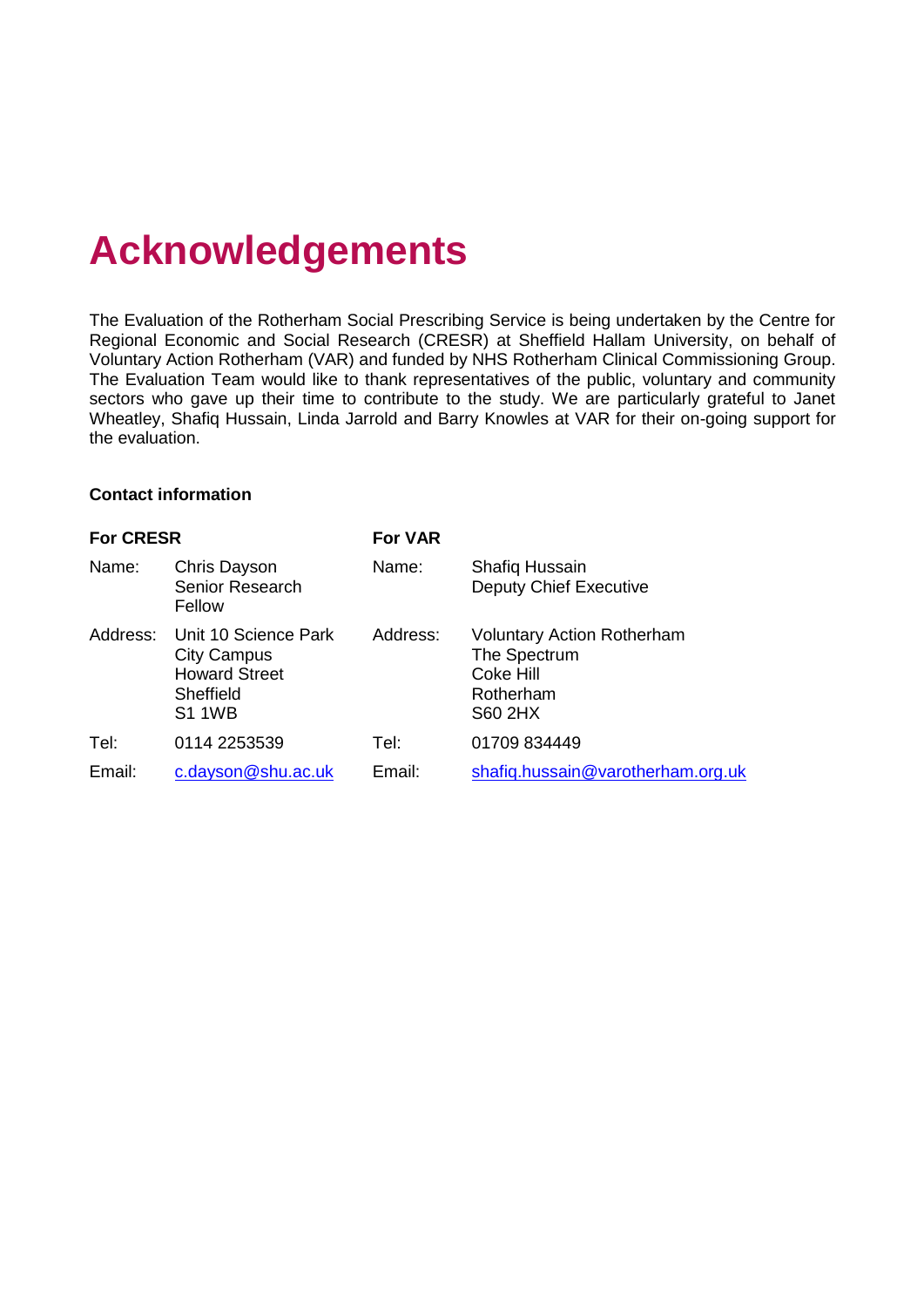## **Contents**

| 1. |      |                                                                                             |
|----|------|---------------------------------------------------------------------------------------------|
|    | 1.1. |                                                                                             |
|    | 1.2. |                                                                                             |
|    | 1.3. |                                                                                             |
| 2. |      | An Overview of the Rotherham Social Prescribing Mental Health Pilot 3                       |
|    | 2.1. |                                                                                             |
|    | 2.2. |                                                                                             |
|    | 2.3. |                                                                                             |
|    | 2.4. |                                                                                             |
| 3. |      |                                                                                             |
|    | 3.1. |                                                                                             |
|    | 3.2. |                                                                                             |
| 4. |      |                                                                                             |
|    | 4.1. |                                                                                             |
|    | 4.2. |                                                                                             |
|    | 4.3. | The wider benefits of social prescribing for mental health service users 26                 |
|    | 4.4. | The fiscal, economic and social value of social prescribing for mental health service users |
| 5. |      |                                                                                             |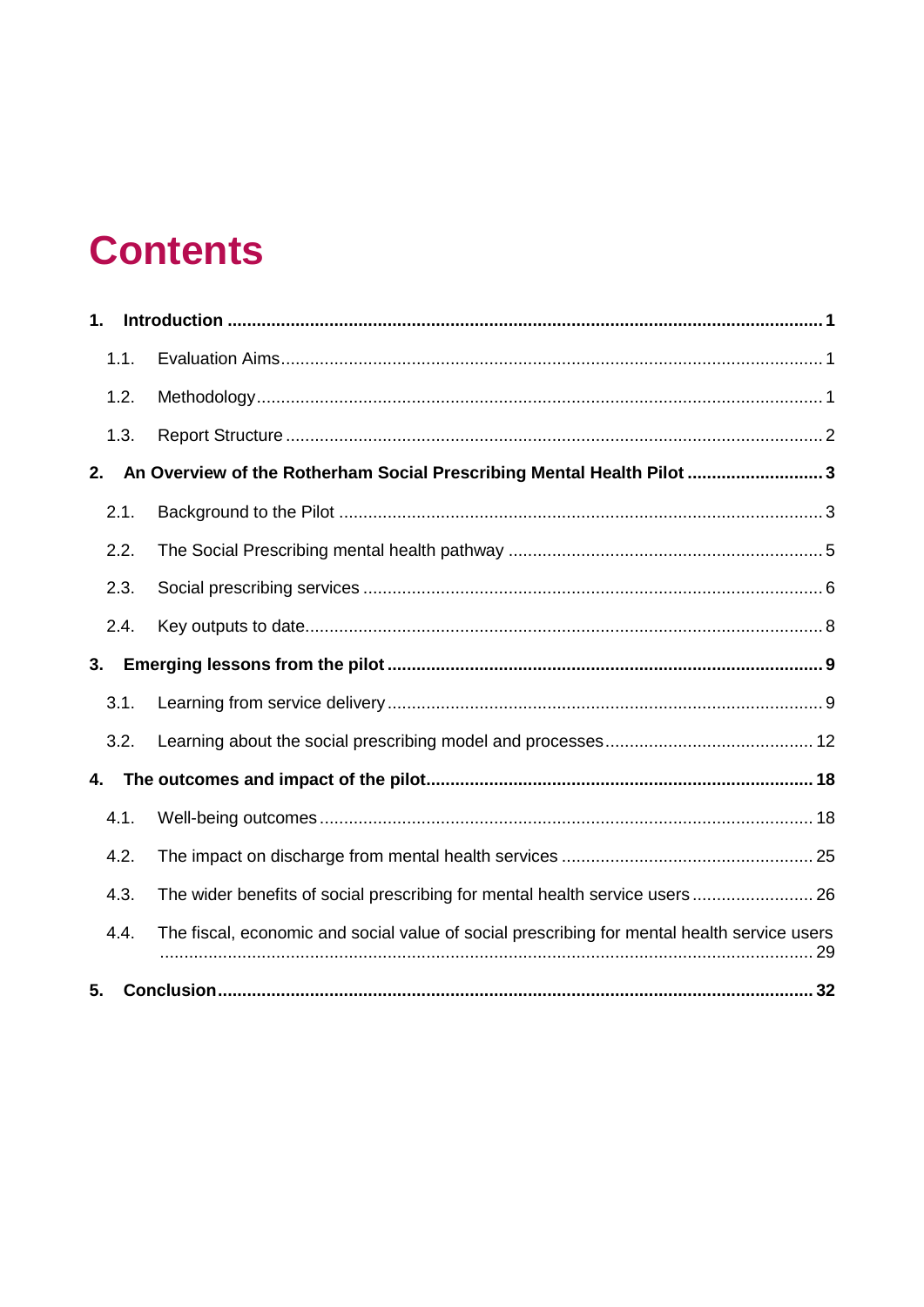<span id="page-4-0"></span>

This report provides the findings of an independent evaluation of the Rotherham Social Prescribing Mental Health Pilot undertaken by the Centre for Regional Economic and Social Research (CRESR) at Sheffield Hallam University. The Pilot ran from April 2015 to March 2016 and was delivered in partnership by Rotherham, Doncaster and South Humber NHS Foundation Trust (RDASH) and a group of local voluntary sector organisations led by Voluntary Action Rotherham on behalf of NHS Rotherham Clinical Commissioning Group (CCG). It is intended to help users of secondary mental health services build and direct their own packages of support, by accessing tailored voluntary activity in the community, with a view to achieving sustainable discharges from mental health services.

## <span id="page-4-1"></span>**1.1. Evaluation Aims**

The Evaluation was commissioned with the following aims:

- to understand the impact of the Pilot on the well-being of service users
- to identify wider outcomes and social benefits associated with the Pilot
- to understand the impact of the Pilot on discharge from secondary mental health services
- to explore the potential economic benefits of the Pilot
- to capture stakeholder perspectives on the effectiveness the Service and identify key learning to inform future delivery and commissioning.

#### <span id="page-4-2"></span>**1.2. Methodology**

This report draws on a variety of data sources to reflect on achievements and learning from the activities of the pilot to date:

- Five interviews with key stakeholders during the early phases of the Service. The interviews explored the aims of the Pilot, and the key successes and challenges of the early stages of service delivery.
- Three case studies of activities funded through the Pilot, which included five interviews with staff and volunteers involved with delivering the activities, and interviews with six beneficiaries of the Pilot, focussing on their experiences of engaging with the Pilot, including the kind of activities they were accessing, and the difference this was making to them both practically and emotionally.
- Well-being outcome questionnaires completed by 59 service users at two points in time: upon first engaging with the Service (baseline) and after approximately 3-4 months (follow-up) as part of a review.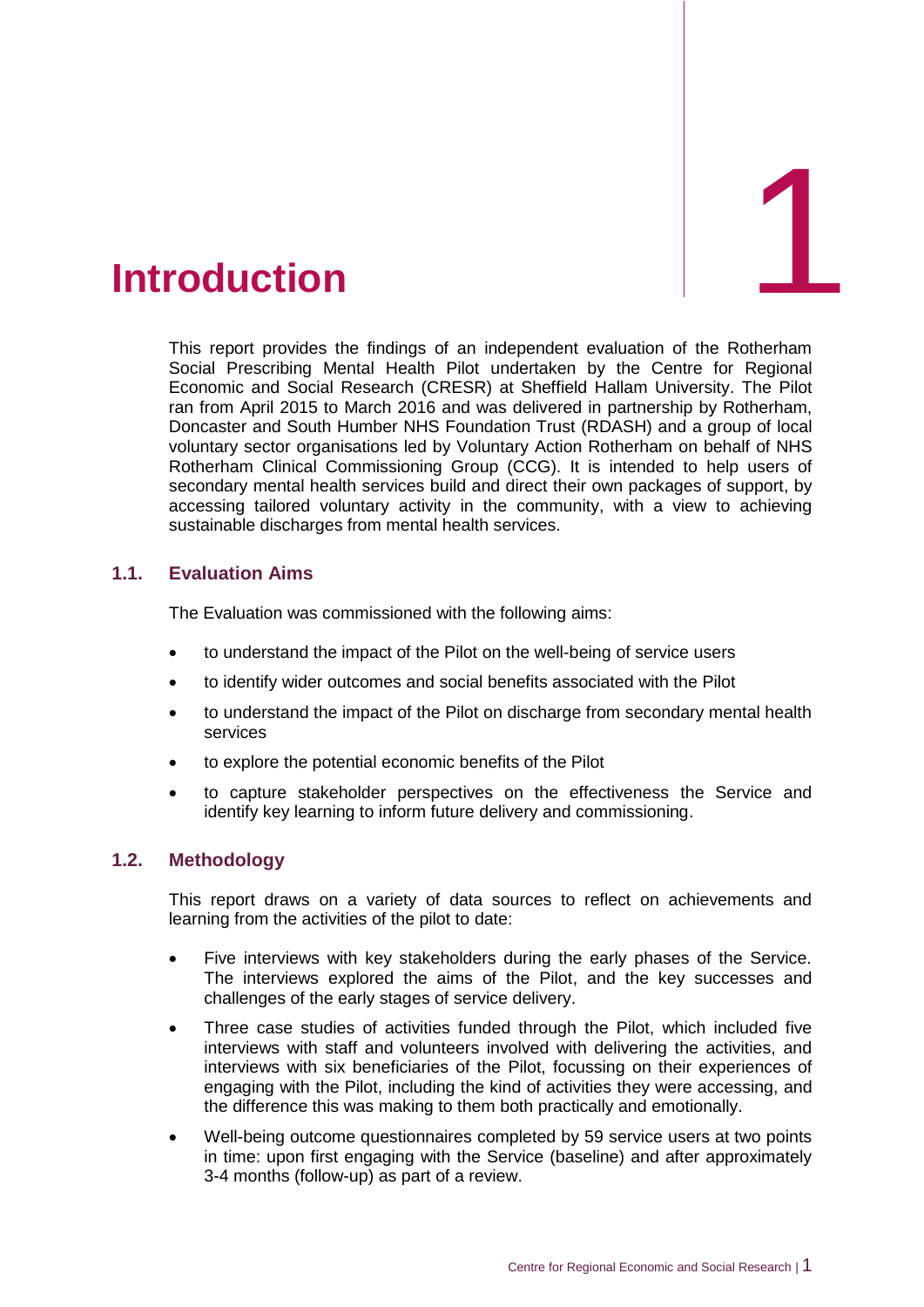• Monitoring data from VAR on the number of people referred to the Pilot, take-up of services, discharge rates from secondary mental health services and a series of wider outcome measures.

#### <span id="page-5-0"></span>**1.3. Report Structure**

The remainder of this report is structured as follows:

- Chapter 2 provides an overview of the Rotherham Social Prescribing Mental Health Pilot
- Chapter 3 discusses the emerging lessons from the Pilot
- Chapter 4 provides analysis of the outcomes and impact of the Pilot
- Chapter 5 is the conclusion and provides a summary of the main findings.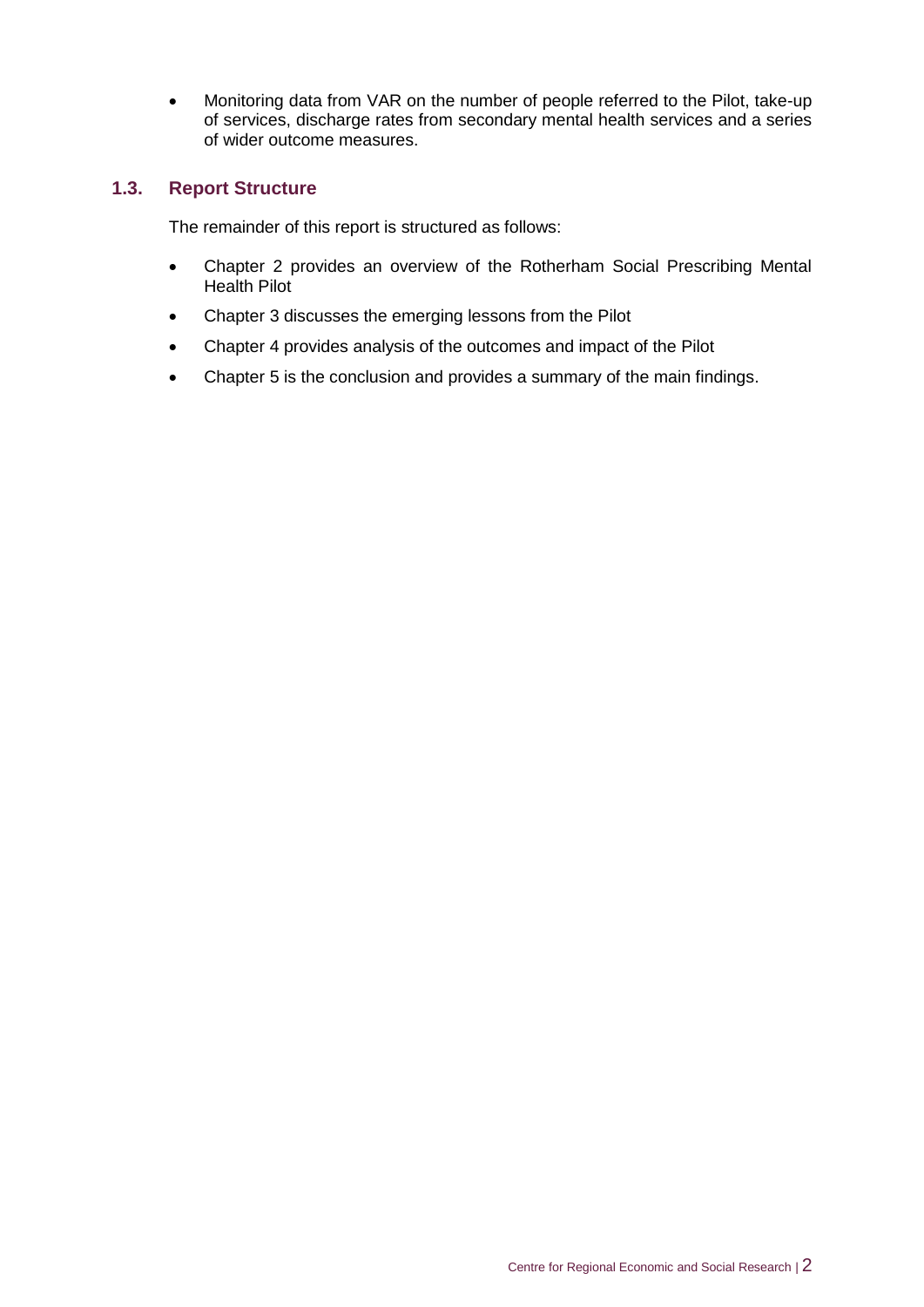# 2

## <span id="page-6-0"></span>2. **An Overview of the Rotherham Social Prescribing Mental Health Pilot**

This chapter provides an overview of the Rotherham Social Prescribing Mental Health Pilot. It discusses the background to the pilot, the service pathway developed, and the types of social prescribing services provided through the pilot.

## <span id="page-6-1"></span>**2.1. Background to the Pilot**

-

The Rotherham Social Prescribing Mental Health Pilot was developed to help people with mental health conditions overcome the barriers which prevent discharge from secondary mental health care services. It initially ran from April 2015 to March 2016 but has since been extended to March 2017. The service helps service users build and direct their own packages of support, tailored to their specific needs, by encouraging them to access personalised services in the community provided by established local voluntary and community organisations, and to develop their own peer-led activities.

The Pilot was funded by NHS Rotherham Clinical Commissioning Group (CCG) and delivered in partnership between Rotherham, Doncaster and South Humber Foundation  $Trust^{-1}$  (RDASH) and a consortium of 17 local voluntary sector organisations led by Voluntary Action Rotherham. It builds on and is integrated with the successful Rotherham Social Prescribing Service for people with long term health conditions which has been operating since 2012.

The pilot was established with three key aims:

- 1. Creating opportunities for mental health service users to sustain their health and well-being outside secondary mental health services
- 2. Creating more capacity within secondary mental health services
- 3. Creating efficiencies within mental health services.

<sup>1</sup> RDASH has historically provided mental health and learning disability services across South Yorkshire and North East Lincolnshire, but recently expanded its remit to include community services such as district nursing and health visitors.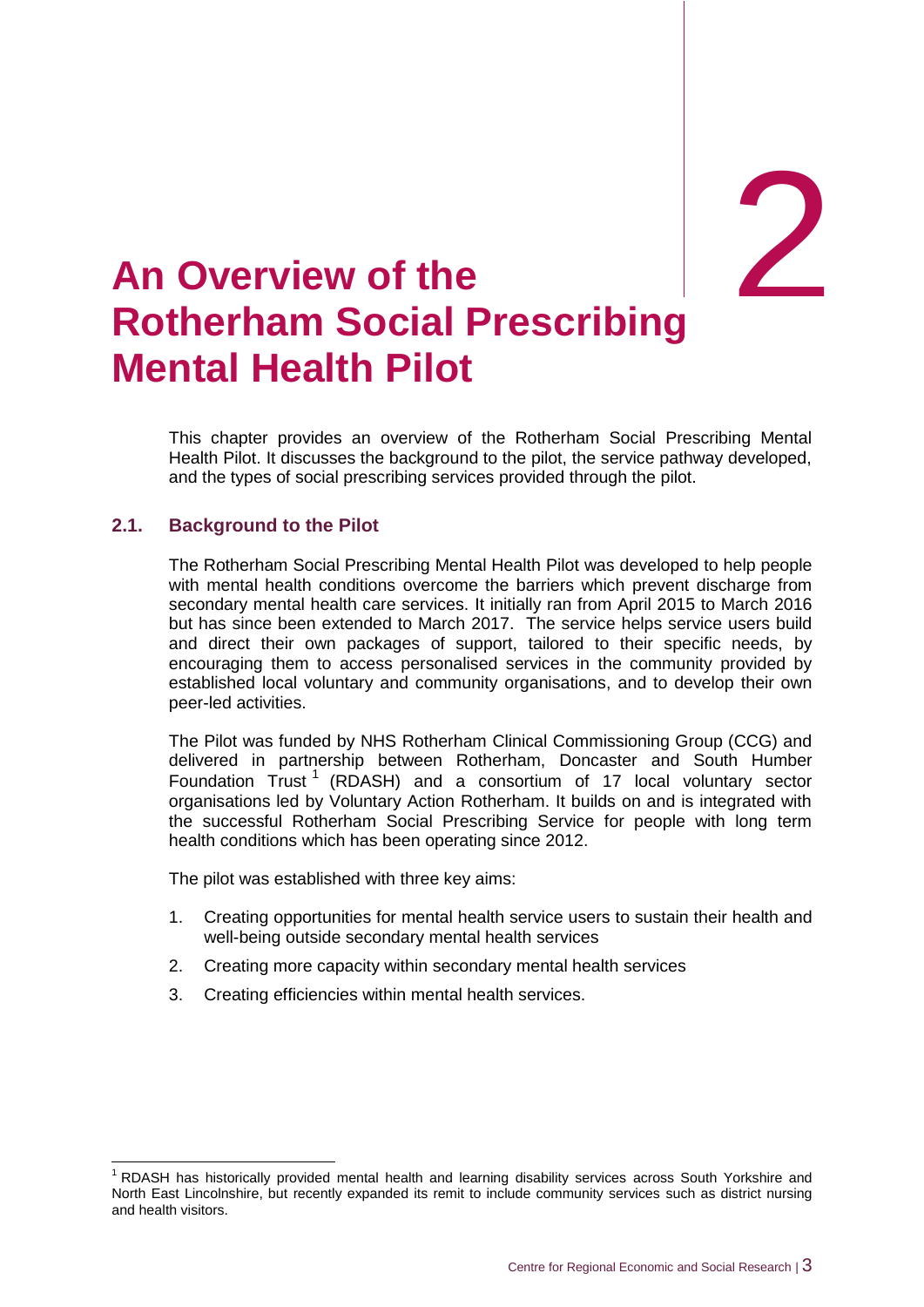The initial period of the pilot focussed on two service user clusters: $^2$ 

- **Cluster 7:** This group suffers from issues associated with long term anxiety and depression or other non-psychotic disorders. They will have received treatment for a number of years and although their symptoms are improved and stable, as a result of long term ill-health they are likely to have a level of social disability that affects their day to day functioning, and leads them to be over dependent on others.
- **Cluster 11:** This group will have a history of psychotic symptoms that are currently controlled and causing minor problems if any at all. They are likely to be experiencing a sustained period of recovery, but require support to regain confidence with day to day life skills, such as sustaining meaningful relationships, and re-entering the work place. They may also have some long term dependence issues.

More recently, the service has begun receiving referrals of Cluster 4 with a view to preventing them becoming longer-term patients (i.e. preventing them reaching Cluster 7).

The pilot has been co-produced with service users, carers, RDASH staff and voluntary and community sector organisations. This involved an initial focus group (in October 2014) with service users to engage them in the design of the service and a wider consultation with service users and carers between December 2014 and January 2015. Service users have also been involved in a Steering Group overseeing the delivery of the pilot and a patient reference group that guides service development. This co-production approach is part of an overall vision for the pilot that service users will be encouraged and supported to be active, not passive recipients, in their own recovery.

There are also a number of national and local contextual and strategic policy drivers that provided a strong rationale for establishing the pilot and continue to influence its development. Nationally, since 2011 the NHS has prioritised improvement in the outcomes, physical health and experience of care of people with mental health problems, and a reduction in avoidable harm and stigma.<sup>3</sup> But despite this renewed focus there has been an increase in people using mental health services in recent years, leading to inadequate provision and worsening outcomes, including a rise in the number of people taking their own lives.<sup>4</sup> In response, in February 2016 the Mental Health Taskforce to the NHS in England, in their 'Five Year Forward View for Mental Health<sup>'5</sup> recommended a series of priority actions for the NHS by 2020-21. These included expanding proven community-based services for people of all ages with severe mental health problems who need support to live safely as close to home as possible and a commitment to promoting good mental health and preventing poor mental health.

**<sup>2</sup>**<br><sup>2</sup> 21 care clusters have been identified to capture the needs of most people who use mental health services. Each care cluster describes a group of people according to their mental health needs and difficulties and focuses on a period of care (rather than individual contacts). Clusters identify a needs based profile which determines what 'core' and 'essential' interventions and support are offered to meet needs as well as expected outcomes. Each care cluster has a built in review period to monitor progress and effectiveness of intervention.

<sup>3</sup> HM Government (2011). *No health without mental health: A cross-government mental health outcomes strategy for people of all ages*

<sup>4</sup> Mental Health Taskforce to the NHS in England (2016). *The five year forward view for mental health:*

*A report from the independent Mental Health Taskforce* 5 Ibid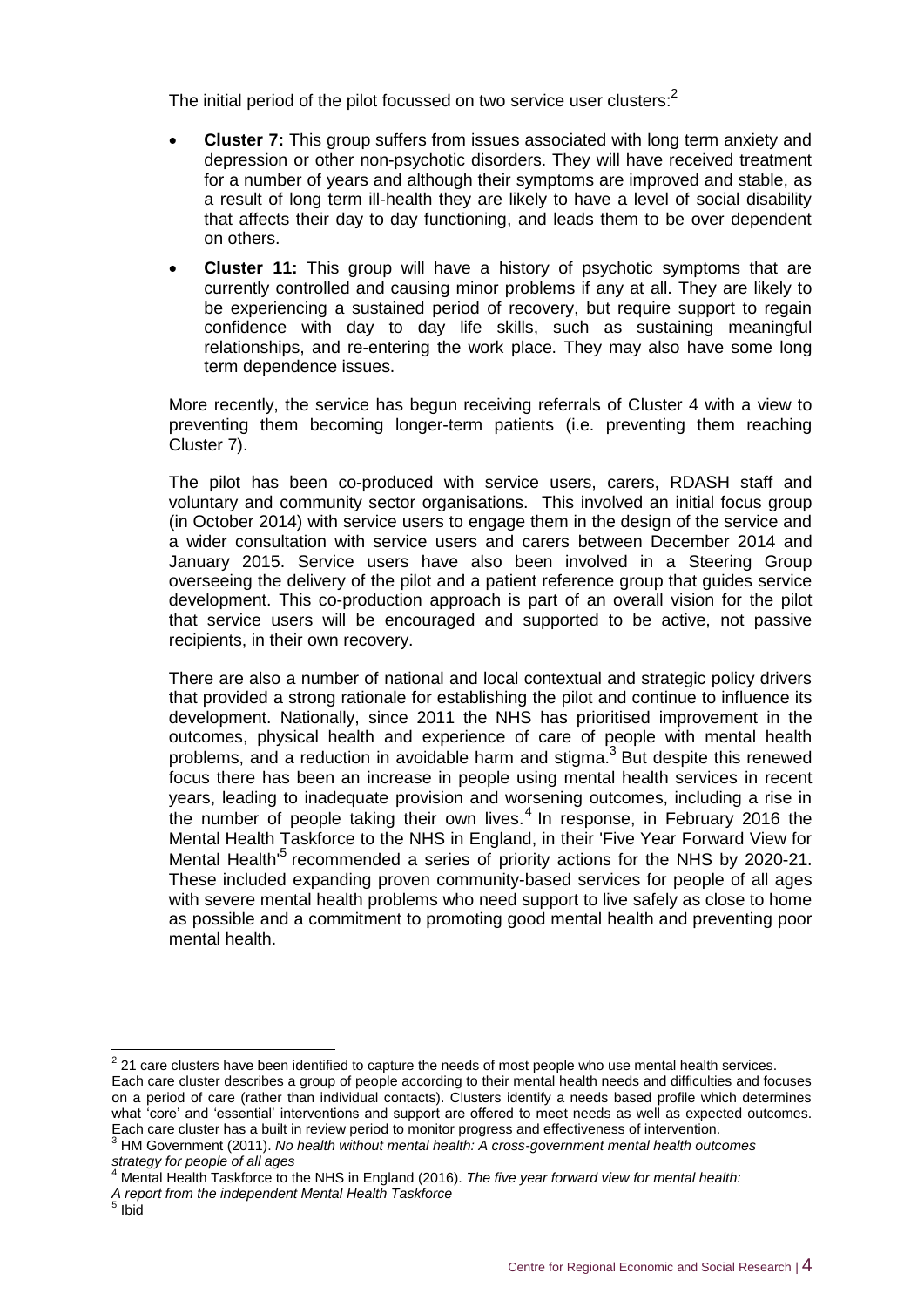Locally, the RDASH transformation plan<sup>6</sup> recognises that services are currently provided on the basis of what services are available, often channelling service users through particular cluster based pathways, rather than the needs and circumstances of the person seeking help. As a result patients are being brought into secondary services when more appropriate alternatives exist and many are staying in service for long periods of time, becoming dependent. This has led to services becoming log jammed meaning new people in need are not getting help in a timely way and long term service users are not being supported to live the best life they can. RDASH recognise that local mental health services as they are currently configured are neither efficient nor effective and have identified the need for an ambitious stepchange in service provision in which patients are encouraged and supported to live more independent lives and receive the care they need according to their individual circumstances, delivered closer to home where possible.

In this context the Rotherham Social Prescribing Mental Health Pilot is timely and strategically important. It provides an example of a locally developed patient-centred approach to mental health services based on the principles of prevention, recovery and well-being. If it is successful it will provide a model for further involvement and integration of the voluntary and community sector in mental health services in a way that facilitates sustainable discharge.

## <span id="page-8-0"></span>**2.2. The Social Prescribing mental health pathway**

During the development of the service VAR and RDASH developed a six month pathway to support a smooth transition from mental health services to social prescribing activities and, hopefully, discharge. The pathway also supports primary care practitioners, social prescribing staff and voluntary organisations to respond appropriately to signs of relapse and re-access to secondary mental health services should a service user's health deteriorate during the project. It was developed as a guideline and is applied flexibly so that individuals' engagement with and experience of social prescribing can tailored to their personal circumstances:

- **Week 1-6:** During the early stages of the pilot, referrals could either be made on an individual basis by an RDASH practitioner or through a transition group that was established to provide additional support to help some of the longer term users of mental health services prepare for discharge. The group ran for an initial 6 weeks before patients met with the Advisors in weeks 7-8. For individual referrals, the pathway starts as per week 7 below.
- **Week 7-10:** A period of joint working between social prescribing and RDASH. During this period VAR will liaise with SPC if there are any problems. During this period the service user case remains an open RDASH case and any concerns and observations are discussed with Social Prescribing Clinician (SPC) and transition delayed if appropriate.
- **Week 11- 18:** A joint review meeting between the social prescribing advisor, RDASH SCP and the service user, is held to assess progress with social prescribing. If the service user is progressing well with social prescribing RDASH will withdraw at week 18. If concerns are identified and it is felt that social prescribing engagement cannot be sustained, the service user will remain in the care of RDASH and continue with social prescribing with increased support, or they will return to care of RDASH and withdraw from social prescribing.

 $\overline{a}$ 

<sup>6</sup> RDASH (2016). *Recommendations for Transforming Rotherham Adult (18+) Mental Health Services*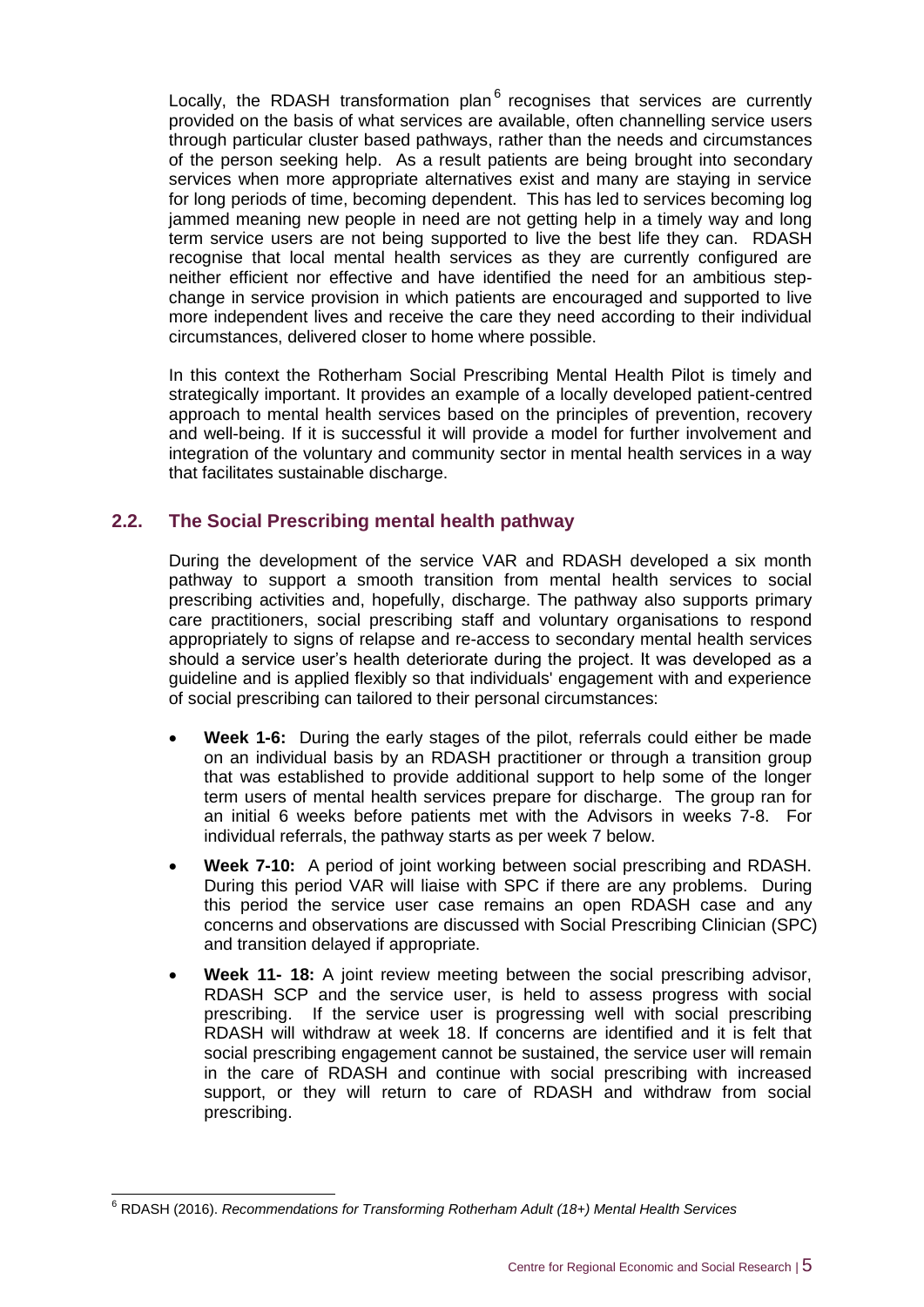**Week 19-26:** During this period the service user's primary contact is the social prescribing advisor or one of the voluntary sector organisations providing support through the programme. If there are concerns the SCP is available to provide advice. If re-referral is necessary the RDASH triage worker assesses the emerging risk and initiates a rapid re-access in to RDASH services.

An overview of this pathway is provided in figure 2.1.

#### **Figure 2.1: The Rotherham Social Prescribing Mental Health Pilot pathway**

| <b>RDASH</b>                                                                      | <b>JOINT</b>                                                 |                                                                                                                                                      | <b>SPS</b>           | <b>SELF CARE</b>                                   |
|-----------------------------------------------------------------------------------|--------------------------------------------------------------|------------------------------------------------------------------------------------------------------------------------------------------------------|----------------------|----------------------------------------------------|
| $\checkmark$ Cluster 7<br>$\checkmark$ Cluster 11<br>$\checkmark$ Discharge ready | Guided conversation<br>Menu of options<br>Recovery plan<br>✓ | $\checkmark$ 1:1 Key work<br>$\checkmark$ Peer support - group<br>$\checkmark$ Peer support – individual<br>$\checkmark$ Specialist support/advocacy |                      | Sustainable activity                               |
| <b>Transition Group</b><br><b>Wellbeing Advisor</b>                               |                                                              | <b>Funded VCS Services</b>                                                                                                                           |                      | Community                                          |
| <b>Weeks 1 - 6</b>                                                                | <b>Weeks 7 - 10</b>                                          | Review and discharge<br>(RDASH)<br><b>Weeks 11 - 18</b>                                                                                              | <b>Weeks 19 - 22</b> | Review and discharge (SPS)<br><b>Weeks 23 - 26</b> |

#### <span id="page-9-0"></span>**2.3. Social prescribing services**

16 different types of voluntary and community sector services were developed and received funding through the pilot. A combination of individual and group based services was provided in the areas of:

- **Befriending plus**, providing peer support for people lacking confidence to engage in community activities independently (four providers).
- **Community engagement groups**, providing opportunities for people to engage social activities base around a particular hobby or interest (five providers).
- **A community hub** (in Wath), where people were supported to engage in existing social activity in their community, with a view to enabling them to engage independently in the longer term.
- **Education and training** opportunities, enabling people to build practical skills and confidence in areas of interest including working towards employment.
- **Therapeutic services,** enabling people to develop relaxation and mindfulness techniques in a supportive environment.

An overview of the individual services provided is presented in table 2.1.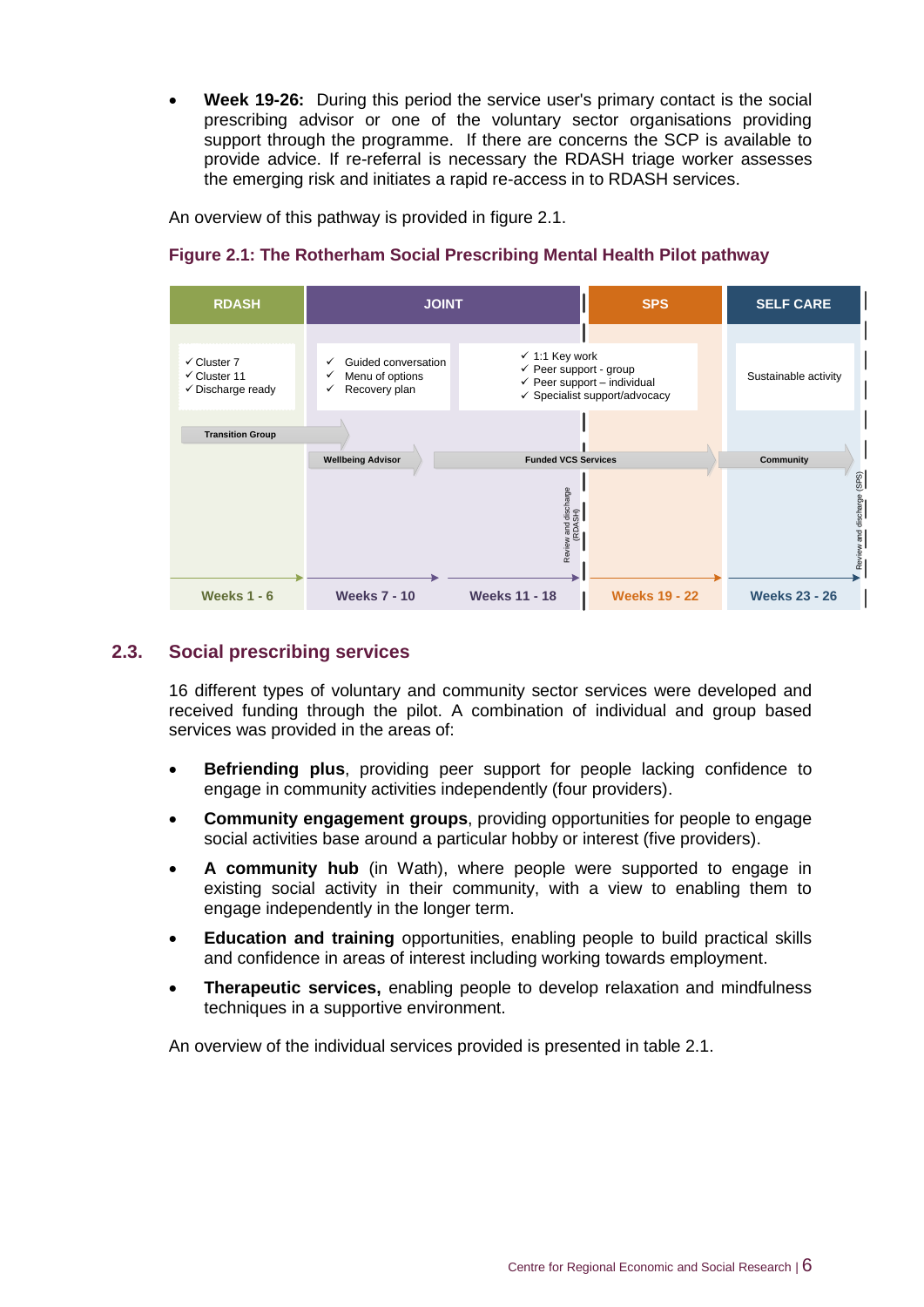#### **Table 2.1: Overview of services funded through the Rotherham Social Prescribing Mental Health Pilot**

| <b>Organisation</b>                                  | <b>Individual</b><br>or group<br>service | <b>Service Description</b>                                                                                                                                                            |  |
|------------------------------------------------------|------------------------------------------|---------------------------------------------------------------------------------------------------------------------------------------------------------------------------------------|--|
| <b>Befriending Plus</b>                              |                                          |                                                                                                                                                                                       |  |
| <b>British Red Cross</b>                             | Individual                               | One to one home enabling service to link patients into<br>community activities. Additional options: massage,<br>equipment loan service, and transport to medical<br>appointments.     |  |
| <b>Rotherham Rise</b>                                | Individual and<br>Group                  | One to one befriending and enabling support for women.<br>Additional options: counselling, peer support and group<br>activities.                                                      |  |
| Rotherham United<br><b>Community Sports</b><br>Trust | Individual and<br>Group                  | One to one home befriending and enabling. Additional<br>options: healthy lifestyle group, walking group and match<br>day experiences.                                                 |  |
| <b>YAWR Services</b>                                 | Individual                               | One to one home befriending and enabling service.<br>Enabling service to link patients into community activities.                                                                     |  |
| <b>Community Engagement Group</b>                    |                                          |                                                                                                                                                                                       |  |
| <b>ABC Forum</b>                                     | Group                                    | Therapeutic art group. Flexible sessions to support<br>people who would like to engage in art in a social<br>environment.                                                             |  |
| Active Regen                                         | Group                                    | 28 week sport and physical and social activity group<br>sessions.                                                                                                                     |  |
| Casting Innovations                                  | Group                                    | 'Men in sheds': model making, crafts and social group.<br>Flexible to respond to suggestions from participants.                                                                       |  |
| Ministry of Food                                     | Group                                    | 8 week practical cookery courses.                                                                                                                                                     |  |
| Places For People<br>Leisure                         | Individual and<br>Group                  | 3 hours' one to one support from a fitness trainer and<br>then 13 group gym sessions or swimming with parallel<br>group sessions.                                                     |  |
| <b>Community Hub</b>                                 |                                          |                                                                                                                                                                                       |  |
| Montgomery Hall,<br>Wath                             | Individual                               | Ongoing practical and confidence support to attend<br>community and social activities independently in the<br>longer term.                                                            |  |
| <b>Education and Training</b>                        |                                          |                                                                                                                                                                                       |  |
| Elmet Archaeological<br>Services                     | Group                                    | 12 week structured learning programme including<br>personal development classes and archaeology and<br>history.                                                                       |  |
| The Learning<br>Community                            | Individual                               | 12 hours one to one support in ICT, using online<br>services, functional skills in maths and English,<br>confidence building and personal development Including<br>employment skills. |  |
| <b>Workers Educational</b><br>Association            | Group                                    | 6 hour taster courses in: yoga and relaxation, 'Looking<br>Good Feeling Great', confidence and self-esteem<br>building, 'Creative Crafts', and artisan chocolate making               |  |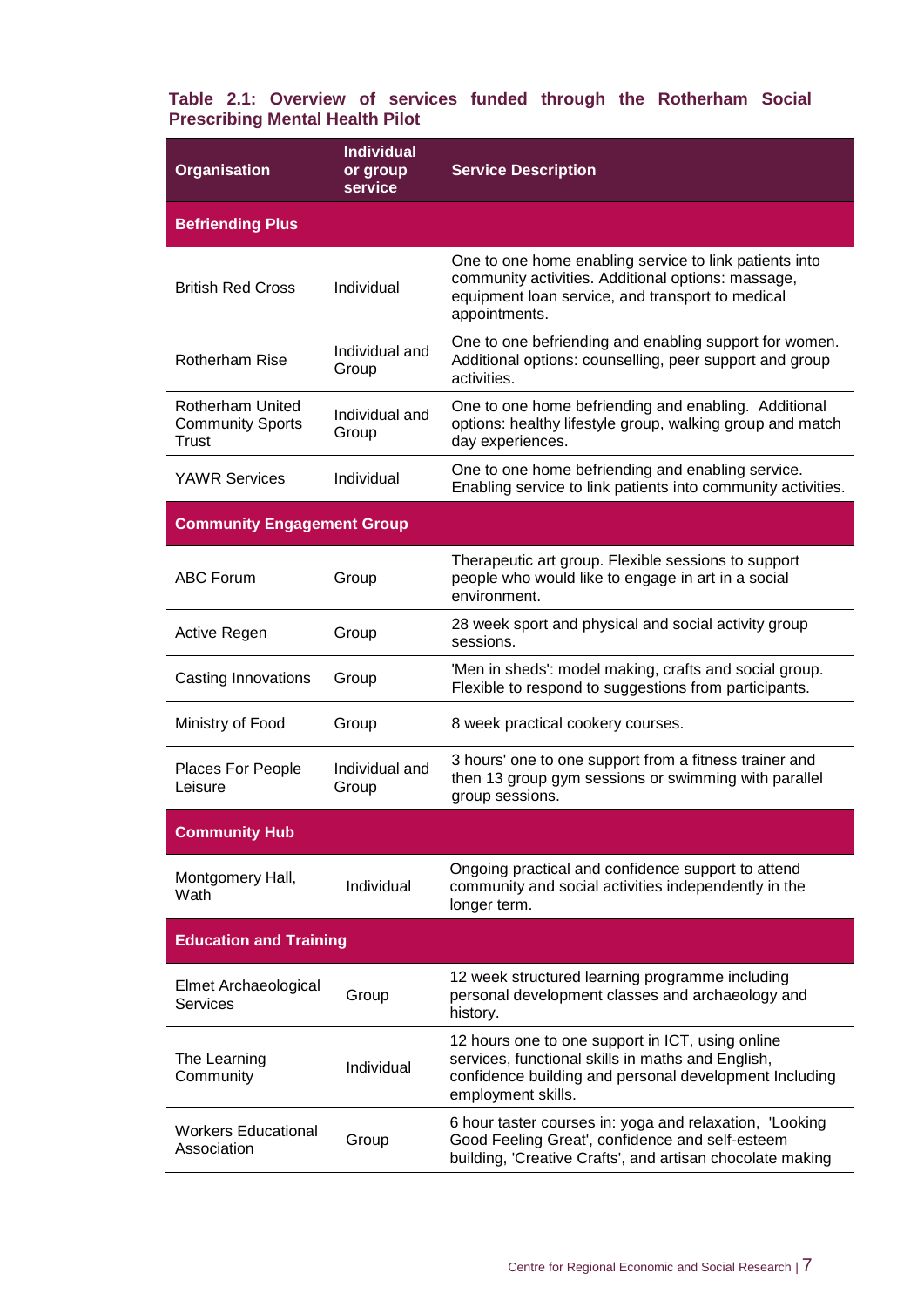| <b>Therapeutic Services</b>           |       |                                                                                                                                     |
|---------------------------------------|-------|-------------------------------------------------------------------------------------------------------------------------------------|
| Mindful Tai-Chi                       | Group | 12 bespoke Tai Chi group sessions geared towards<br>mental health patients as a pathway towards community<br>based tai chi classes. |
| Rotherham and<br><b>Barnsley Mind</b> | Group | Therapeutic art group for people who would like to<br>engage in art in a social environment.                                        |
| Radiance &<br>Relaxation              | Group | Group yoga and laughter therapy sessions.                                                                                           |

#### <span id="page-11-0"></span>**2.4. Key outputs to date**

By the end of March 2016 **156 mental health service users had been referred to the pilot**, of whom 141 (90 per cent) had engaged in an initial meeting between representatives of the service and RDASH, and **136 (87 per cent) had taken-up a service** on an individual or group basis. This suggests that during the first year of the pilot a large majority of the service users identified by RDASH for social prescribing have be appropriate and well prepared for the transition from 'traditional' mainstream services.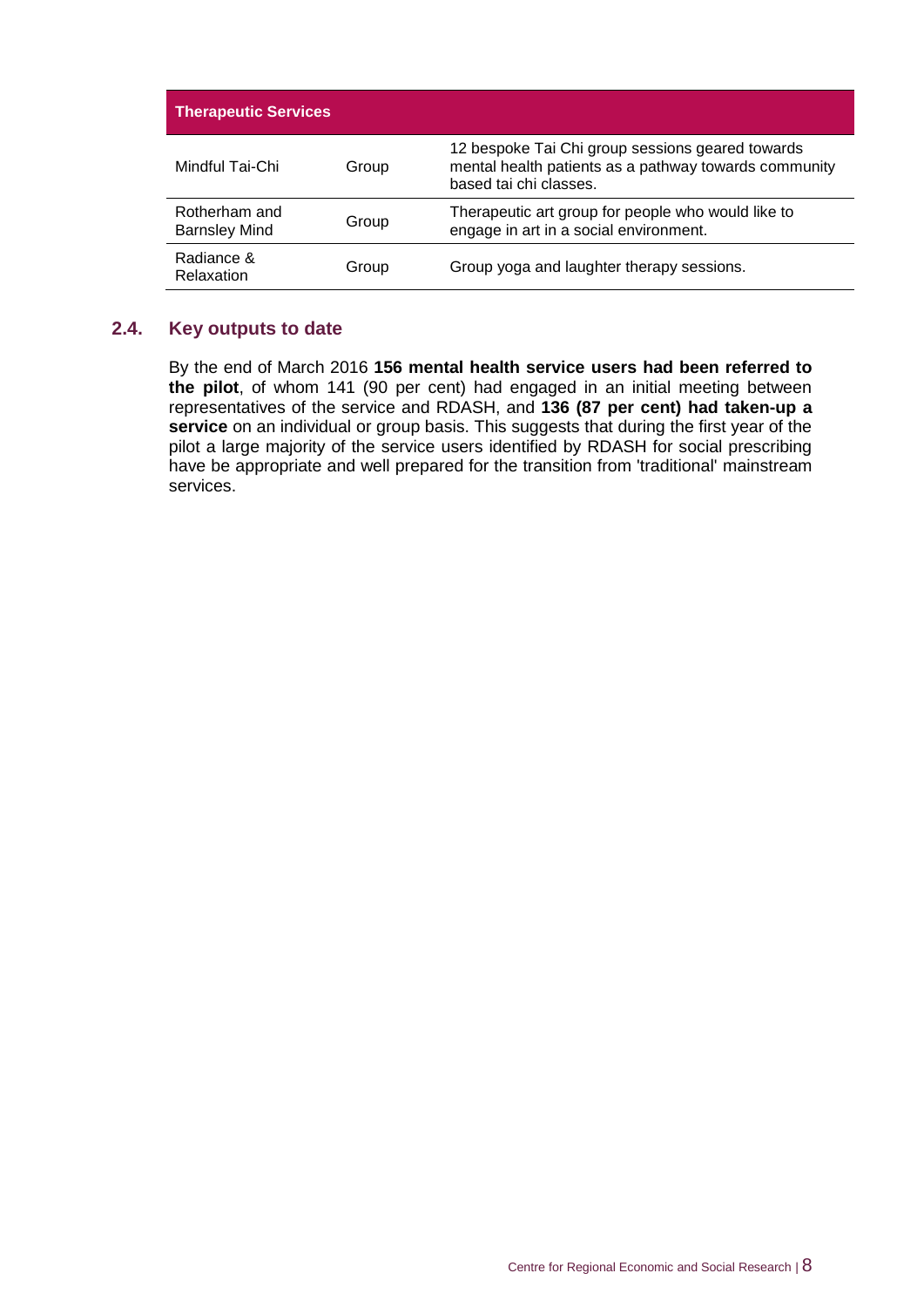3

## <span id="page-12-0"></span>**Emerging lessons from the pilot**

An objective of the evaluation of the Social Prescribing Mental Health Pilot has been to identify overarching lessons, about the nature of the services and the social prescribing model employed, that can inform the development of the service going forward. A range of perspectives were gathered through qualitative interviews with stakeholders such as commissioners, staff coordinating and delivering mental health services, VAR advisors, staff and volunteers delivering social prescribing activities, and patients referred in to the service. This chapter provides an overview of these lessons. It is divided into two sections: learning from service delivery and learning about the social prescribing model and processes.

#### <span id="page-12-1"></span>**3.1. Learning from service delivery**

Through interviews conducted with people running and volunteering within provider organisations, as well as with patients who had been referred into the service, a number of lessons were identified about several aspects of running activities as part of the pilot.

#### *Adaptability and the person centred nature of social prescribing activities*

All three case studies commented on the need for their plans to be adaptable in order to meet the needs of the patients being referred. Each set-out with a plan for the group, which planned various topic/activities to be covered, but very quickly realised that these wouldn't necessarily form the basis of the sessions. Each case study talked about responding to the needs of the individuals attending on a week by week basis, to ensure that patients got what they needed from the sessions. Although provider organisations still talked about the importance of planning the sessions, the ability to work 'off plan' is an important lesson which should inform future service delivery organisations.

*"I had a sort of a plan in my head how it was going to progress, it didn't go that*  way. It went at a different pace and it went in a totally different tangent, but it *worked. Previously what we've done when we've done a course or a series of workshops… I've had an idea of sort of a lesson plan, a scheme of work…it didn't go that way in that we found that because the groups are very very mixed ages, abilities, past experience, we just went with the flow. It went at its own pace, and it took its own direction… So we had a plan, it didn't go to plan, but I think it worked better" (Social Prescribing service provider)*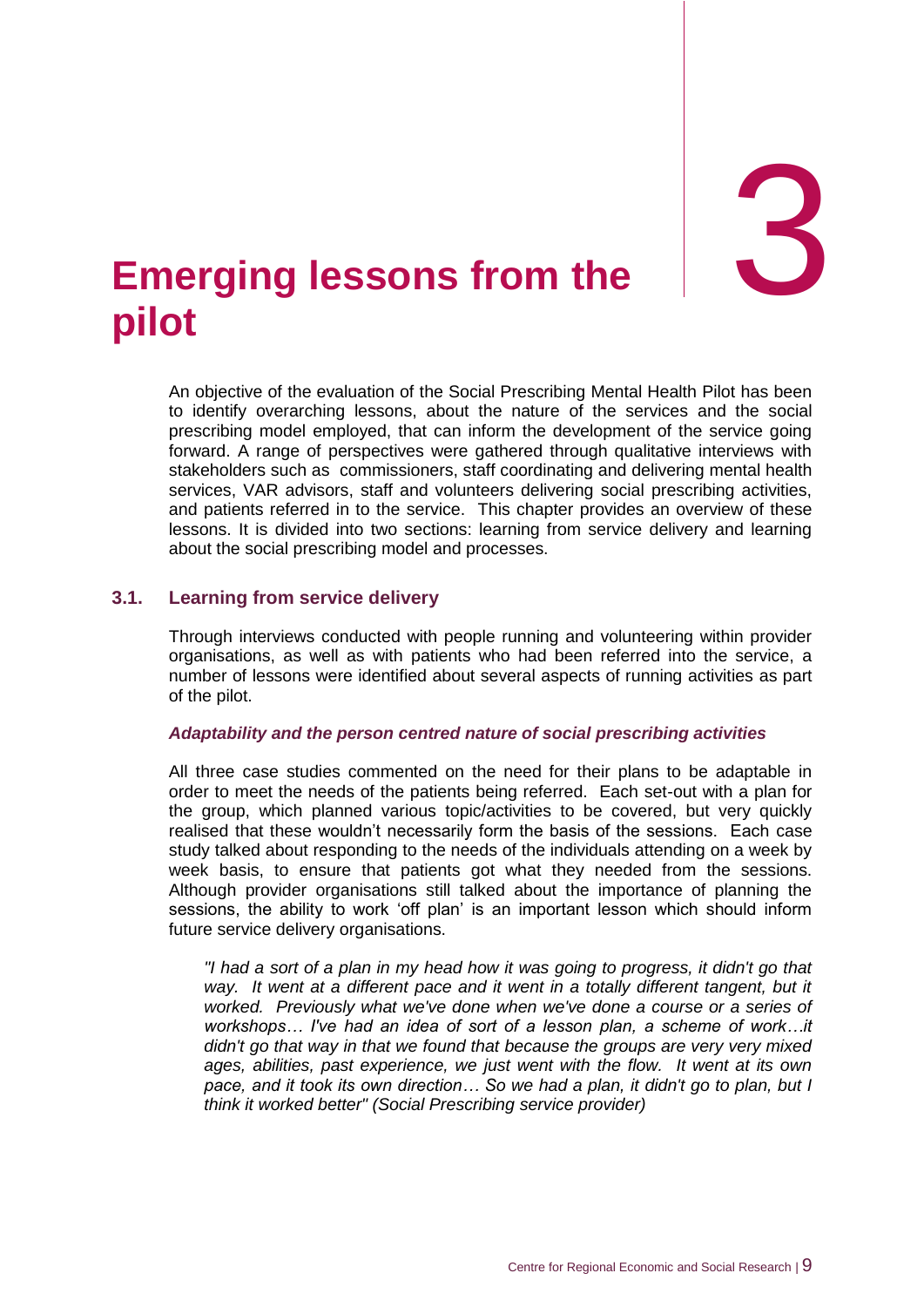A volunteer within another service reflected on the need to be reflective and ultimately adaptable:

*"With the kind of groups that you're going to get on this kind of service, because they are more disparate individuals with very different expectations, very different experiences of this kind of stuff, and I think planning that would be a nightmare, you know, and hats off, that they've managed to deliver a kind of semi structured way of doing it rather than it being, you know, we're going to do this on week one, this on week two, it probably wouldn't have worked... And I think that kind of fluidity has been essential, and for us really appreciated" (Volunteer and service user)*

#### *Relaxed environment*

As well as the flexibility of the sessions, each case study organisation reflected on the importance of having a friendly, relaxed environment. People felt that this led to them feeling encouraged to contribute their ideas and suggestions for the sessions. The lack of rigid rules within activities also enabled people attending sessions to feel relaxed and able to join in with sessions at their own pace. One interviewee referred to this in terms of being able to 'grow within the service' and having the 'freedom to be ourselves'.

Patients interviewed agreed that the outcome would have been very different for them if they had to sit and follow a set structure in a formal context. It was clear that patients felt that services had worked because they were well planned but ultimately flexible.

*"Well, it isn't a classroom, and you know we're going back to that 'planned sessions', I've got a broad plan of what I'd like to do each week, but it doesn't always happen. We go off and we'll end up talking about somebody's experience when they lived in Africa, and we'll just sit. It's a nice relaxed atmosphere. It's definitely not… I don't like having that mantle of teacher/lecturer, because a lot of these people have a lot more experience than me" (Social Prescribing service provider)*

People also referred to the 'caring' nature of the organisations, saying they felt as though those running/attending the sessions were supporting them and 'looking out for them'.

#### *Supporting people to access the services*

Another important lesson was the importance of supporting patients to access the activities, particularly for the first visit. Case study organisations reflected on the challenges associated with encouraging people to come for their first visit:

*"We had a lot of problems actually getting service users in the door. That initial contact is and can be hugely time-consuming… we make contact with them, sometimes it's through befrienders, sometimes it's through a family member, sometimes they can't or choose not to answer the phone, sometimes we need to organise door to door transport for them, so the management of individuals is difficult. It's nearly always getting them to the first session…what we've found is once that happens, they're fine." (Social Prescribing service provider)*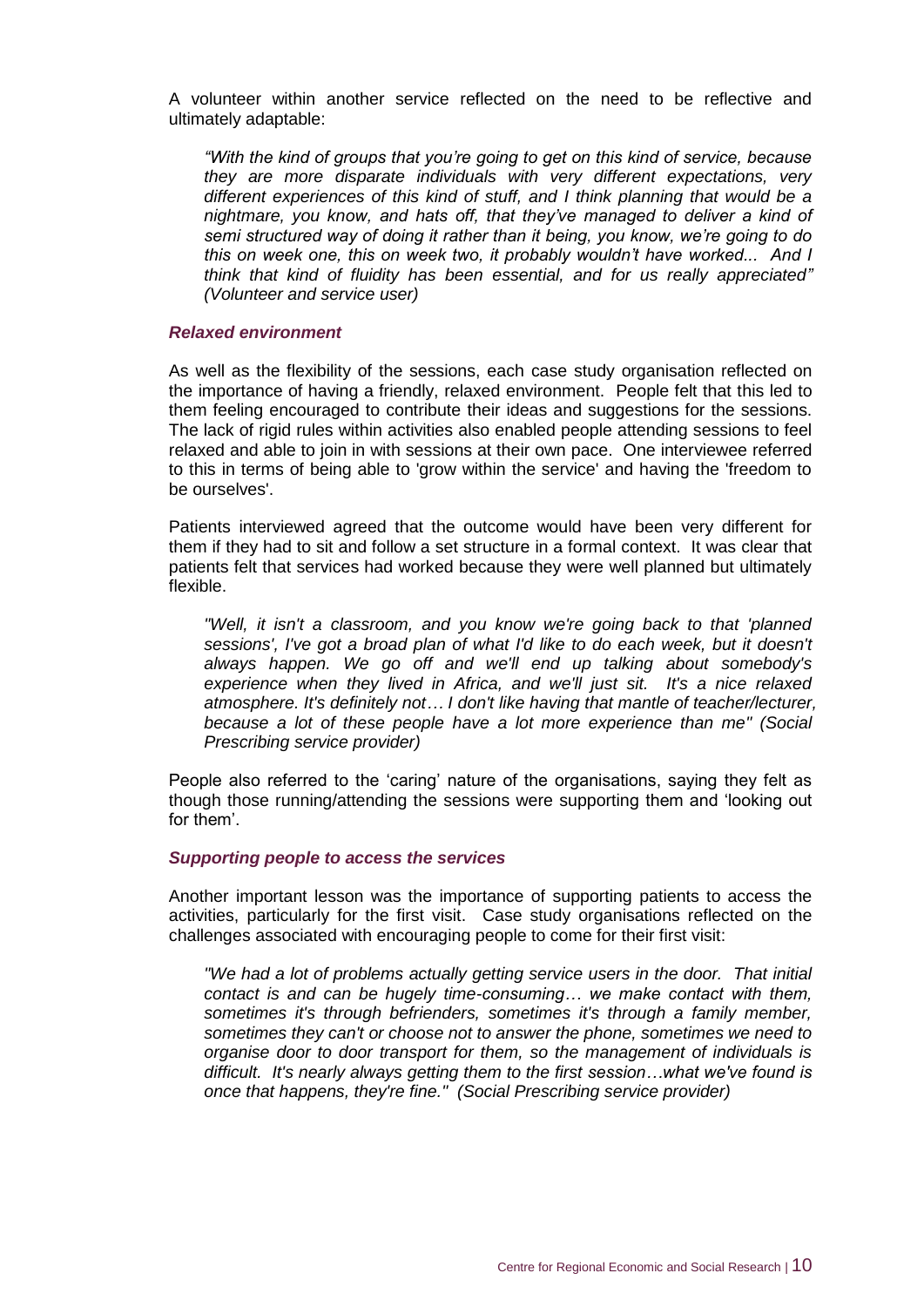A member of staff from another case study reflected on the same challenge:

*"I've got a list of people who have been referred, who I've had telephone conversations with, email exchanges with, who never actually arrive, because there's something that gets in the way" (Social Prescribing service provider)*

Service users talked about their anxiety about attending a session for the first time, including fears which ranged from leaving the house, how to get somewhere new, meeting new people and trying a new activity.

*"It took me about 15 minutes to get from the car park to this door. Well it took me about 10 minutes to get up the stairs, it took me another 5 minutes to get through this door, because a closed door, I don't know what's on the other side." (service user)*

One interviewee also referred to the fine line between being encouraged and feeling under pressure to accept a referral, highlighting how the service had got that balance just right.

*"People like us either need to be forced to do something, or will go, 'no you're forcing me so I'm not doing it', so it's a very, very difficult line…I think VAR are really good, and in my case the lady I dealt with was superb and, you know, had to play to my foibles to get me here, and she did, she did a really good job, and you know, she deserves a medal" (Service user and volunteer)*

There was a range of ways in which the case study organisations' staff and volunteers were trying to encourage attendance, and all agreed that the majority of service users that attended the first session went on to become regular attenders. Staff from all three case study organisations discussed the time between receiving a referral and actually meeting the patient at the first session as being critical, and involving multiple telephone messages and conversations, and sometimes visits.

Staff recognised the importance of Voluntary Action Rotherham (VAR) within this process, and service users did refer to the excellent levels of support VAR advisers provided. However, there still appears to be a need to explore how additional support can be provided in some cases.

Through a discussion between staff and volunteers at one of the case study organisations, the idea of providing a short video providing images of the service, was proposed as one way of reducing anxiety:

*"A short bit of video of the place, and you know, within a group perhaps if everybody consents, so that when they go in to meet somebody, they can bring up a little short couple of minute video, even with pictures of the outside of the building, the way in, what [staff] look like…because when you're depressed it's very difficult to make that step between leaving your house, to more you know about where you're going, the easier it gets" (Volunteer and service user)*

A member of staff from one case study highlighted the amount of work that sometimes goes into enabling a patient to attend the first session. This member of staff sometimes makes multiple calls, and has even gone out to meet the patient in order to support them to attend. Although the SLA between VAR and individual services does allow payment for delivery hours not relating to direct work with patients it appears some providers may be under-reporting this time so not to detract from time spent directly supporting patients.

Another suggestion from a volunteer was that it might be useful to provide a newly referred patient with a 'buddy', which would be someone who had progressed from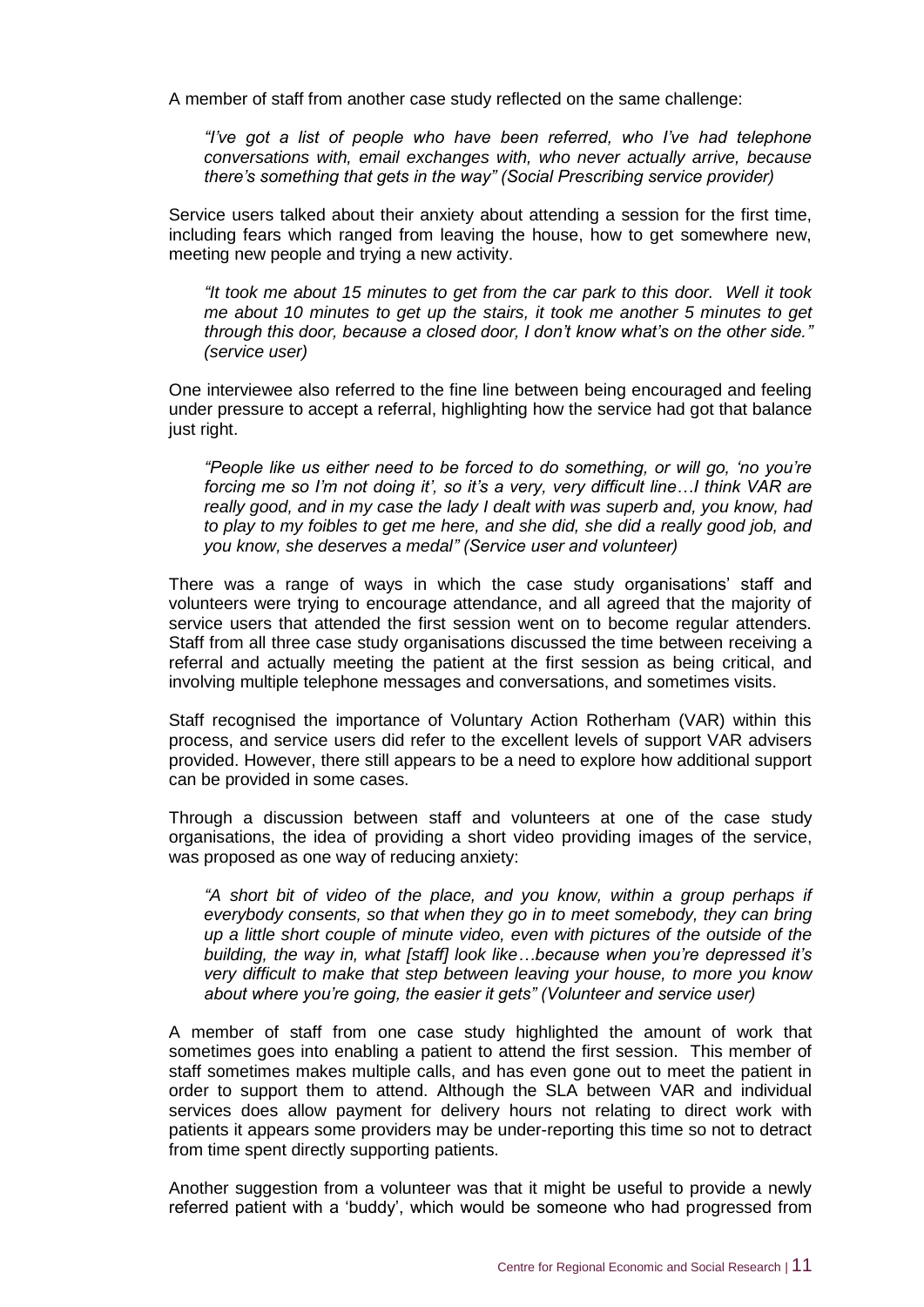patient to volunteer, who could make contact, and either go and meet the newly referred patient, or at least arrange to meet them outside the building and they could walk in together to reduce anxiety.

*"It's that initial getting out of the house, and getting to a group. And the fact that you're going into an environment where you know nobody…It's like, if there was somebody for instance who would really want to come to the group, but is struggling because they don't know anybody, I would think it's a good suggestion for social prescribing to say is there anybody in the group, such as me, that'd be willing to go along to the person's house, with somebody from social prescribing, and meet them" (volunteer and service user).*

Staff and volunteers within the case studies valued the opportunity provided by VAR to meet with other service providers, as these gatherings enabled people to make new contacts, and discuss ideas for their services. In particular, one service valued the way in which VAR encouraged different services to do short presentations outlining their activities and the impact they were having. Developing a better understanding of other services available was also discussed in terms of making referrals between services. On this point, one volunteer suggested that more could be done to make links between services. It was also suggested that it was important for VAR to have as much information as possible about each service, so that they fully understand what is being offered, and so they can in turn provide service users with detailed information.

One member of staff from mental health services reflected on the importance of the person who supports service users to access their first services. She suggested that she felt it was a more successful process when they are supported to attend their first session by a familiar member of staff, but said it would be interesting to look into this further.

#### *Social Prescribing as 'a break' from normal therapies*

Volunteers within one service reflected back to their time as service users who had been referred into the Social Prescribing service, and suggested that they had found the activities a useful break from the normal therapies they accessed through mental health services. They suggested that coming to a group activity enabled them to have valuable social interactions, and they felt that they made great progress via attending. They reflected that they had been in various therapies for some time, and they felt that the progress they made whilst attending the social prescribing activity, both as patients referred but also latterly as volunteers, had enabled them to make important personal progress.

This view is supported by staff within RDASH, who have suggested to VAR that social prescribing would work well both as a *progression from* and *running alongside* existing traditional therapies, so patients have the opportunity to practice techniques and skills they have learnt which would make the therapy more effective.

#### <span id="page-15-0"></span>**3.2. Learning about the social prescribing model and processes**

#### *Time to establish the service*

Commissioning staff, staff involved within mental health services and advisors at Voluntary Action Rotherham all referred to the time it had taken to establish the service, and start to see referrals coming through the system:

*"It was slow to get started. It was slow to get the staff working in RDaSH to let go of their patients, it was slow at first to get the people to want to be involved in*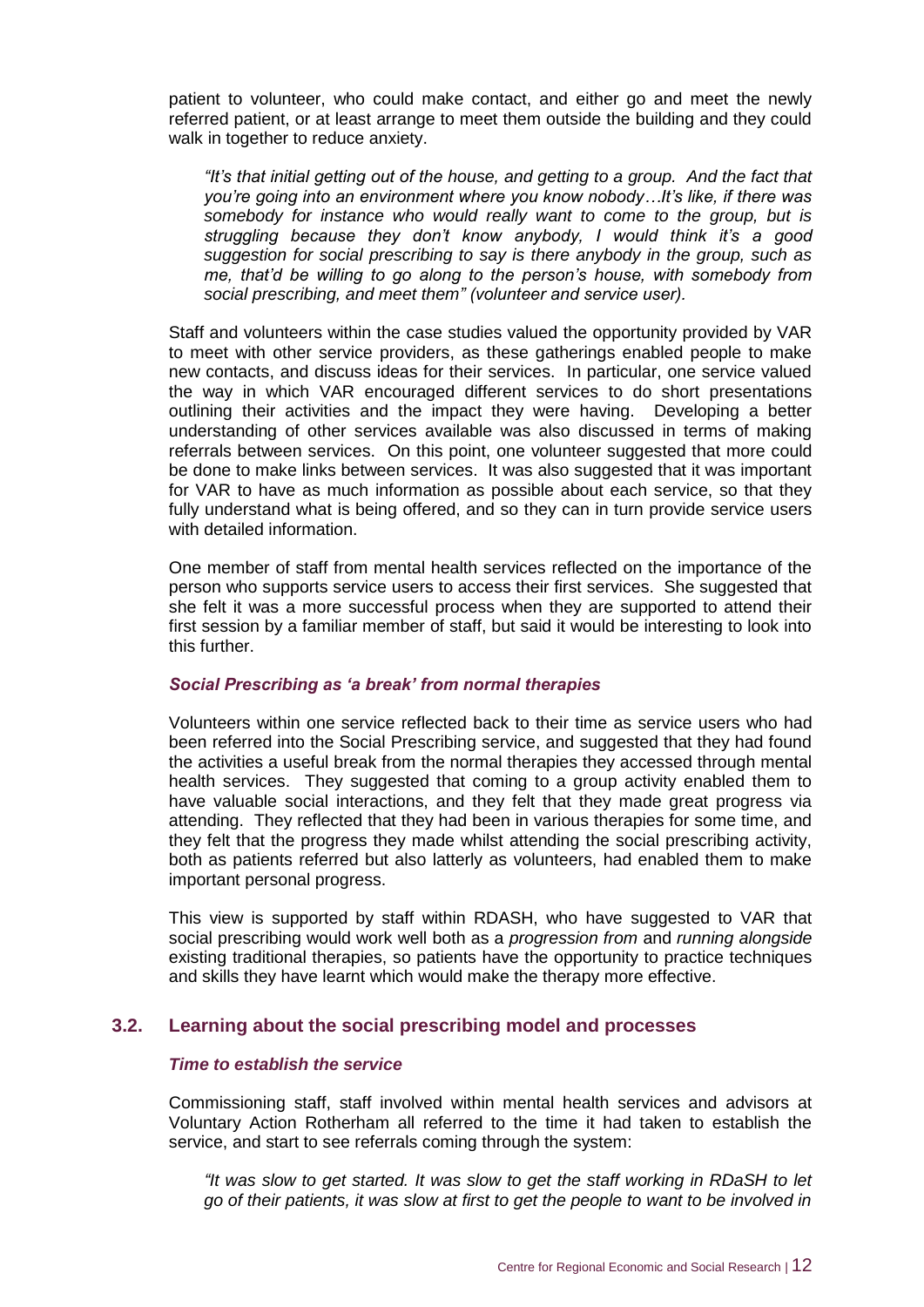*Social Prescribing and be involved with the voluntary sector. As people did get involved and actually could see what the outcomes were for their colleagues and friends who were going through the system, then it's become a lot easier... now the nursing staff can see the effect it's having on people, and the people themselves, it's getting easier to actually get people engaged" (Commissioner)*

Although this time lag was not unexpected, in that other social prescribing services had experienced similar issues in the early stages, some staff identified that the process of ensuring service users within mental health services were ready to be referred did mean that the numbers of referrals were slow at first. As one member of staff explained:

*"It's quite a significant event in their lives if they've been supported by services for several years…we found that we weren't able to put people through the project so easily in the early months because it was taking us a lot longer to, it's probably taking us the first year of the pilot to start to explain it to people and for them to start to feel ready that they can do something different" (RDaSH staff)*

When people felt more confident about the service, and the referral process, then the referral rate increased:

*"The referral rate was very, very slow, and we were really, really worried, because we'd kind of arbitrarily picked-out a number of referrals that we hoped to achieve. And then as we got into it, it was quite clear that we weren't going to achieve that because of these issues, and it was probably unrealistic with something completely new that needed to be embedded, that we would get a rapid referral rate straight away. However, the last quarter, there's just been a massive upsurge in referrals, so we were aiming at sort of 20 a month, and I think in the last months of the quarter we were there or above that." (RDaSH staff)*

Developing confidence in the Social Prescribing model was an issue for service users but also for staff working in mental health services. When this was explored through interviews, it was suggested that relationships between staff and service users were in some cases quite long term, and staff felt a high degree of responsibility for service users. It also took time for staff to understand the social prescribing service, and crucially how this differed from what mental health services offered already.

There was some nervousness about introducing a change into the service, and in some cases concern about how service users would fare within external services. Staff within mental health services reflected on the need for constant dialogue with staff in order to support the transition and manage relationships.

However, on reflection staff interviewed stated that the pilot had enabled them to build relationships with VAR advisors and voluntary organisations, and that they could see the benefits for service users that had been referred. Staff were therefore growing in confidence, and starting to explore how they could refer people at an earlier stage. One staff member talked about having a lot of faith in the service, as "*a way of working that actually quite radically changes people's lives*" (RDash staff) and the potential it has to keep supporting people in the future. Some interviewees referred to this as the start of a culture shift within mental health services.

*"I think on reflection we did everything really quickly, and I suppose I didn't realise what a significant undertaking it was going to be, not in terms of work, but in terms of facilitating quite a strong cultural shift. Because it was so new, and it was such a new opportunity and one that we'd never had before. And I*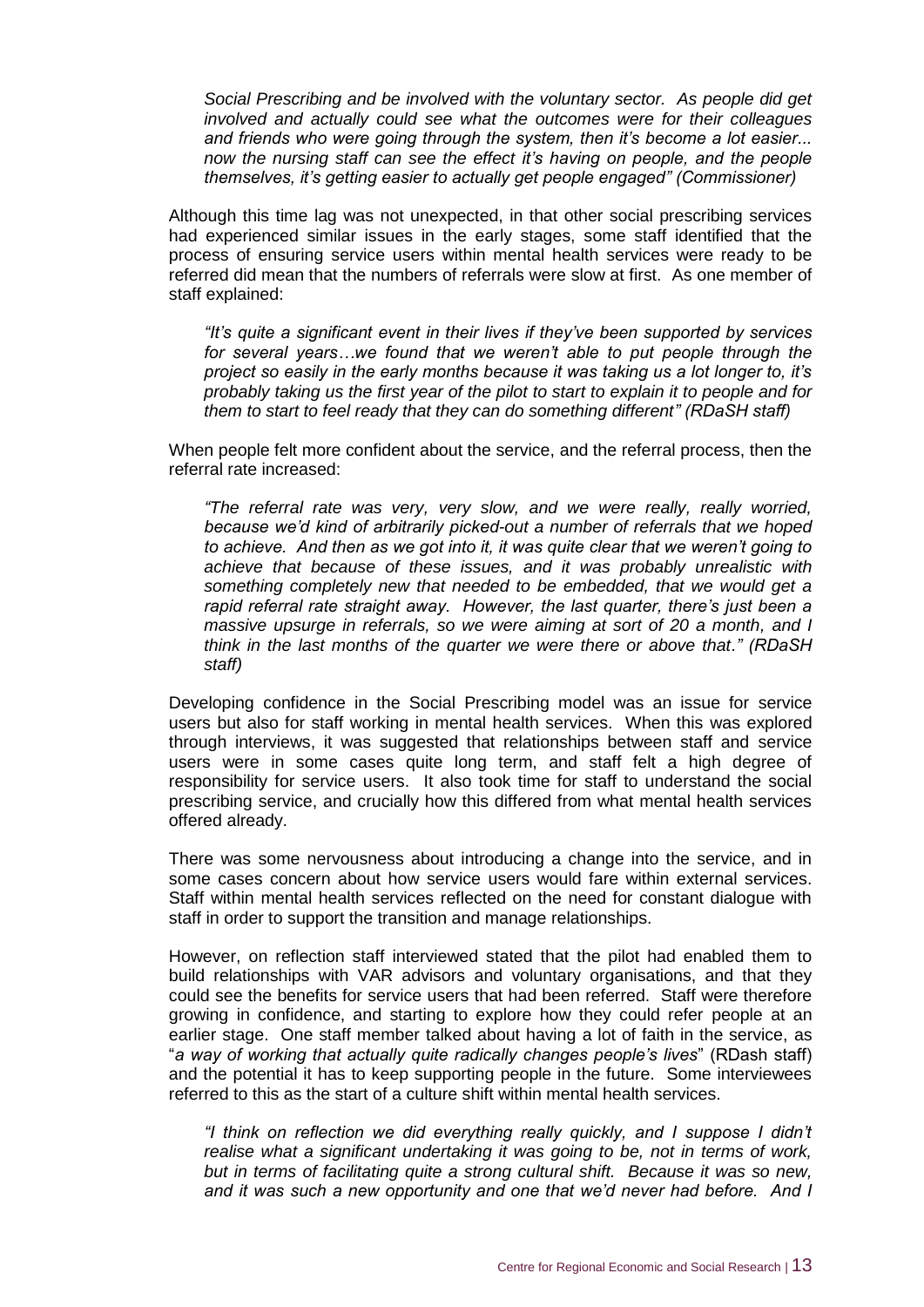*think I assumed that everybody would be as delighted as I was…but certainly it's grown in momentum" (RDaSH staff)*

#### *Sustaining service user involvement in social and community activity*

Services had found a variety of ways of enabling the service users to sustain involvement in the activities at the end of the referral period. This can be seen as a point of strength of the model, as well as a point of strength of the individual services and people involved. It demonstrates that the pilot has been effective in achieving one of its key goals of sustaining service users' involvement beyond their prescription by providing *pathways to* and *support for* independent social and community activity and action.

However, a number of interviewees wanted to highlight challenges with the referral timeframe, particularly, they suggested, for patients involved in mental health services. The key issue that was that, at the end of the referral period, people may feel heightened anxiety about not being able to continue with an activity which they have come to rely on, or has come to be part of their weekly routine.

*"At the time I was concerned with what impact it was going to have to then suddenly have to stop that" (Service user)*

And:

*"People come to depend on these sessions, for a lot of us it's the only time we go out of the house. And if you imagine, for the first 4 weeks you're just getting to know people, you're not unwinding as much. And by the time, especially with this…just as you're learning, just as you're getting on your feet to be able to do things, it's like, 'no, the money bank stops rattling'. (Service user)*

And:

*"Also there is this point that with social prescribing, it's again it's a regimented period of weeks…it's what happens, it still worries me for a great deal for a lot of people…" (Volunteer)*

When discussing this issue with services and service users they highlighted the importance of support to enable organisations to enable transitions for service users at the end of the referral period:

*"It would be nice to see more funding for it, obviously… you can't provide a service for free… but also the awareness that that [remaining involved] an option… if you finish your ten weeks or whatever, what do you do at that point? Do you go back to your doctor and say, 'I was feeling OK, but now I'm not anymore because I'm not going to my group', or do you go back to therapy, or do you go back to VAR" (Service user)*

In each of the three cases explored for this evaluation solutions have been found to enable people to continue their involvement. This highlights the importance of the additional capacity building support provided by VAR to these types of small groups and it will be important to explore over time the extent to which individual's involvement, and the services and groups that have been developed, are sustained.

#### *The point at which a referral is made*

A number of service users referred to the point at which they were referred into the social prescribing service. Within these reflections, people suggested that they had been frustrated that they had not been able to access the service earlier, as they feel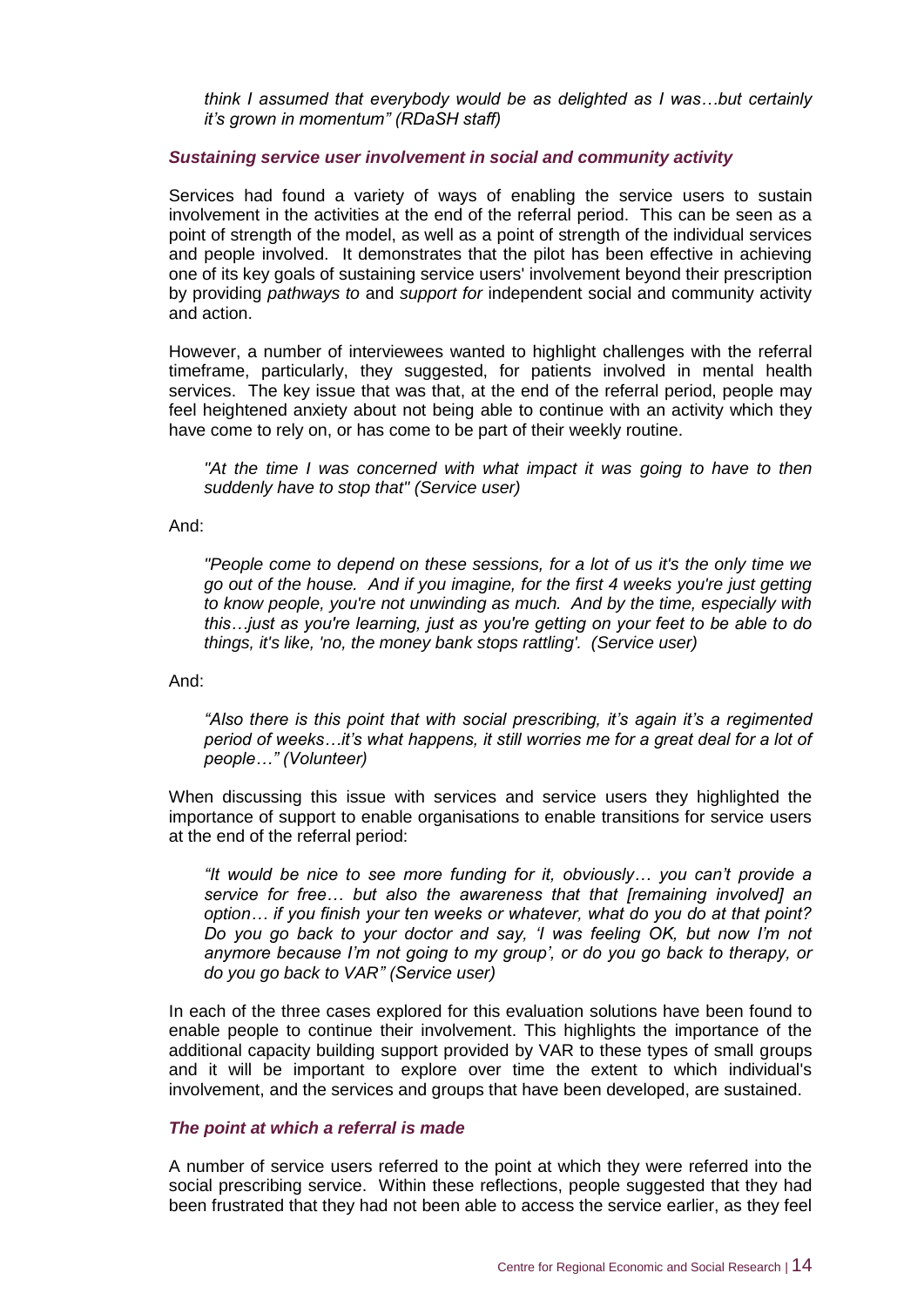that the benefits they experienced from attending social prescribing activities would have helped them.

*"Going back to the VAR thing, I think they should be brought in earlier on in the process. My understanding is that you have to go through the hoops of having your therapy first, before you get offered VAR, and if I'd gone straight to VAR, there would never have been any need for therapy…why can't they, because they do a thing called access group or something first, or the access team, that decide what sort of thing…why they couldn't go, 'why don't we just go straight to VAR, or alongside [another therapy]' (Service user)*

Of course, Social Prescribing didn't exist previously so there weren't the mechanisms to refer people for support earlier in the mental health services pathway. However, this comment does highlight the preventative potential of social prescribing and the possible benefits of a wider roll out of social prescribing within secondary and primary mental health care services.

Within these reflections, people suggested that they had felt that the social prescribing activity had enabled them to make very good progress in terms of wellbeing as well as confidence. One service user suggested that social prescribing could also be used during a break from other therapies:

*"If you can imagine, if you're given a 16 week therapy thing, after say 10 weeks, you then went out and did something like this, went into a group, went out and did something, but then you go back into your therapy… I'd be very interested to know what the kinds of results were that the therapist would then get. Because to me that would be a very logical thing to do, because it's doing therapy, it's putting someone out to a social environment…the therapist can then analyse how you've then been within that group" (Service user)*

One case study reflected that service users who are referred to her service are often angry, feeling that they have been 'cut loose' from mental health services. Considering social prescribing as an option alongside other therapies may be a way of addressing this, and providing a more supported transition for those service users who require it.

Staff working within the service also reflected on some of these challenges, related to the point at which referrals are made:

*"Now we're beginning to talk about what value it would have to be right at the beginning of people's journey in mental health, that might actually be preventative in actually them coming out of primary care into secondary care…there is a place for actually as well as helping people out of the service one end, actually preventing them coming in" (RDaSH staff)*

It was suggested that staff within mental health services had started to recognise the benefits of referring people at an earlier point, and they were starting to try this approach. One factor which had influenced this was the developing understanding of what social prescribing services could offer people in terms of their quality of life. One member of staff from mental health services reflected on the importance of offering social prescribing to a broader range of service users, not just those who are on the verge of discharge:

*"We thought well actually it's discriminating unfavourably against perhaps people who were on certain medications, or section 117 after care, it wasn't fair that they couldn't benefit from social prescribing… So we've said lets support them through the process and see what happens, rather than not letting them*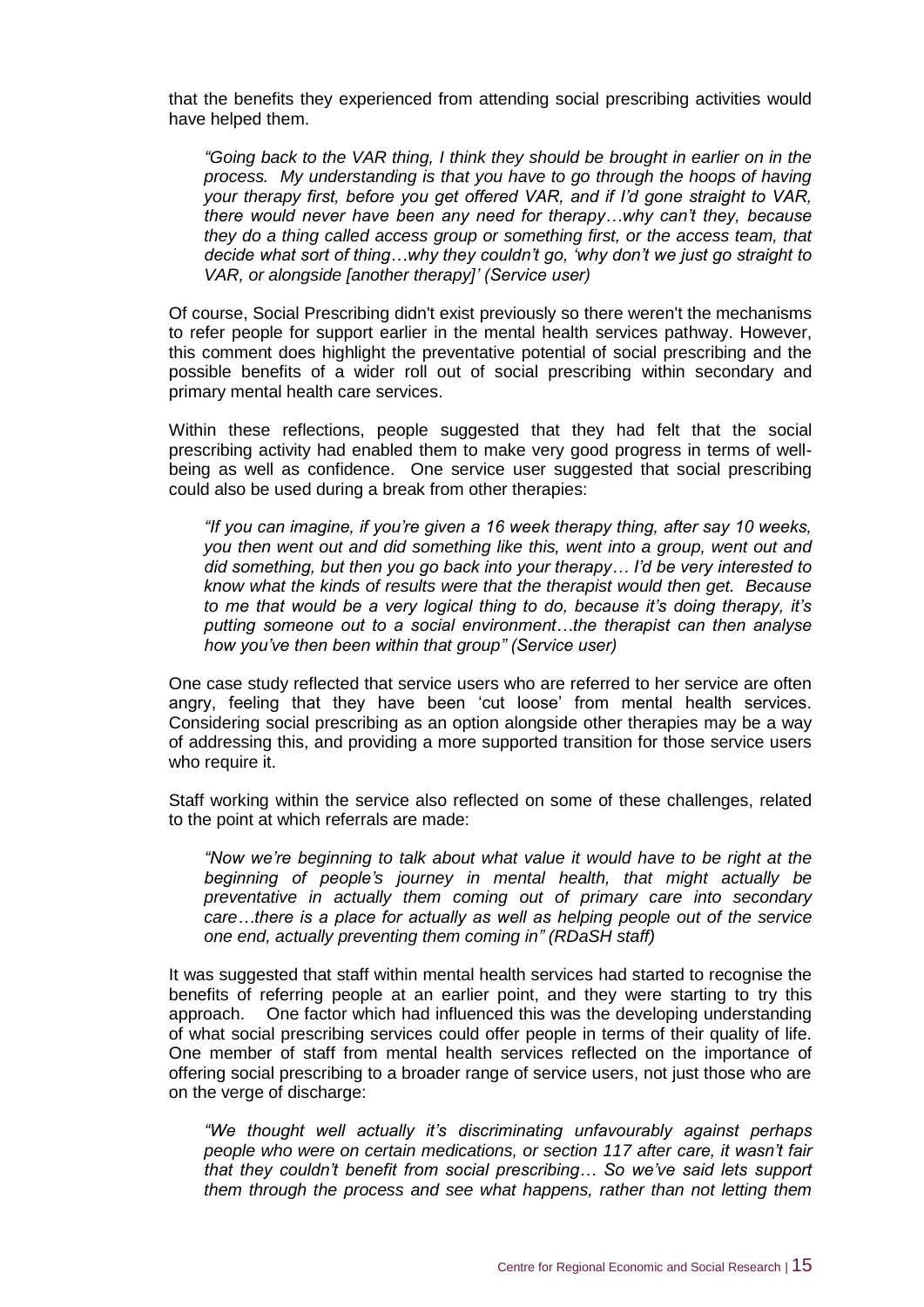*start the process because they don't feel that they'll be able to be discharged at the end of it" (RDaSH staff)*

#### *Range of activities available*

Across our interviews with commissioners, staff involved in the services and patients referred into the services, people consistently agreed that there was a good range of activities available through the current social prescribing model. As one member of staff from mental health services outlined:

*"We've always been really, really excited about the mix of things, things that I never knew existed, things that we never would have been able to access before, because we didn't know they were there. The sheer range, the spectrum is really, really wide" (RDaSH staff)*

Some service users talked about the way they enjoyed doing something practical, whereas others valued trying something new, learning new skills, or just the opportunity to meet others in a relaxed environment. The needs of patients are so varied, that the importance of achieving a good mix of activities is important.

One reflection was that it was important for the referral process to recognise that people may feel overwhelmed with the choices available, and also they may accept referrals because they don't want to disappoint the advisor or staff member. Although it was acknowledged that the referral process was managed very well, this was a cautionary note which it is useful to reflect upon as the service moves forwards.

However, the importance of promoting the activities appropriately was also discussed by staff and volunteers. It was agreed that VAR staff have to know about a lot of different activities, but it would be useful for there to be more detailed information on certain activities, so that people being referred can make more informed decisions.

#### *Flexibility of the micro-commissioning approach*

Both commissioners and staff within mental health services referred to the benefits associated with having a flexible model, particularly when considering the range of activities available to patients. It was clear that the ability of VAR to commission additional/different services for patients, including spot purchase of specific services if a need could be met within existing services, based on individual needs was important. This was highlighted in particular when discussing the needs of patients being referred, as needs could not always be predicted, and it was therefore important that if a need cannot be met within the existing range of services, there would be a way of plugging this gap. It was suggested that this flexibility was vital and should be retained within a future service.

#### *Role of Voluntary Action Rotherham*

A common theme in interviews was the importance of the role played by Voluntary Action Rotherham. Staff within mental health services referred to the importance of having an external agency with the level of local knowledge about the voluntary sector.

*"They're a bit like the yellow pages. They've got access to so much more information…if we didn't have them, then we'd have to be sourcing the agencies, and you only know what you know…" (RDaSH staff)*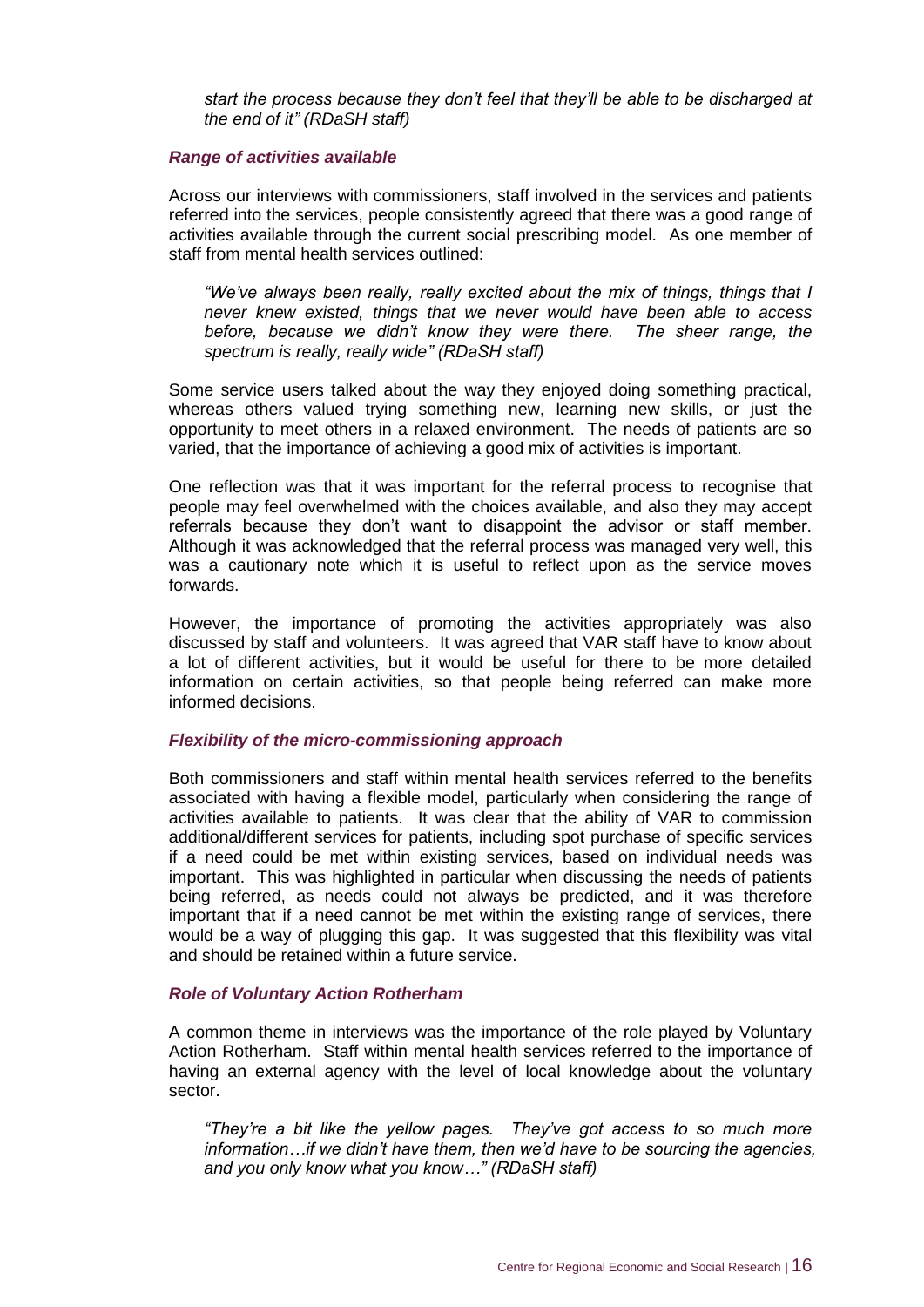People referred into the service reflected on the importance of the VAR advisor, with some suggesting that they played a key role in supporting them to get to their first session. This role is clearly important both in terms of having knowledge, but also the skills involved in supporting people into the service. One interviewee referred to the advisors as almost being like a mentor, stating that he "couldn't speak highly enough of them".

*"The VAR [advisor is] almost a mentor, as opposed to just being a notice board, if you like. If all VAR are doing is going there's this, this, this and this, I'm going to go to nothing. But if someone actually takes the time to sit down and learn a little bit about you and say 'OK, what about this?' or 'Have you thought about this?' or 'I really think you might enjoy this'. And some of it can be really good… [the VAR advisor] was wonderful, and I can't speak highly enough of what she did to get me here" (Service user)*

A member of staff from mental health services also pointed to the importance of this element of the service being done outside of mental health services. If referrals were somehow made directly into voluntary sector services, then it was suggested that this would reinforce the dependence on secondary mental health services, as opposed to building relationships elsewhere, for example with VAR advisors. This would make it harder to work on quality of life issues.

*"We keep offering and reoffering [mental health services], but they won't work, because ostensibly people still go home to a house on their own, and are unhappy in areas of their life, and that's really hard with the demand on our service to actually resolve…there's a distinct difference between depression and unhappiness." (RDaSH staff)*

#### *Local context*

When discussing the local context within Rotherham, it was suggested that there seems to be a particularly good emphasis on collaboration at the local level, which has enabled the social prescribing model to embed so successfully. This was discussed in terms of the ability to reach a consensus which was in part due to long term, close relationships a very strong culture of open dialogue. It was also suggested that this history of relationships and working together meant that many people seemed to be enthusiastic about the prospect of collaboration:

*"It's hard to explain, but people who work in Rotherham are really loyal to Rotherham, and it has got quite a collaborative culture, I think. It seems to be, if you have agreement in Rotherham that something should happen, and if you have agreement with your commissioners or anyone else involved, it can happen, and you can make it happen quite easily I think, if you've got that dialogue and that consensus. There's quite a lot of close relationships, quite a lot of challenging relationships…but all the information is out there, there's a very strong dialogue" (RDaSH staff)*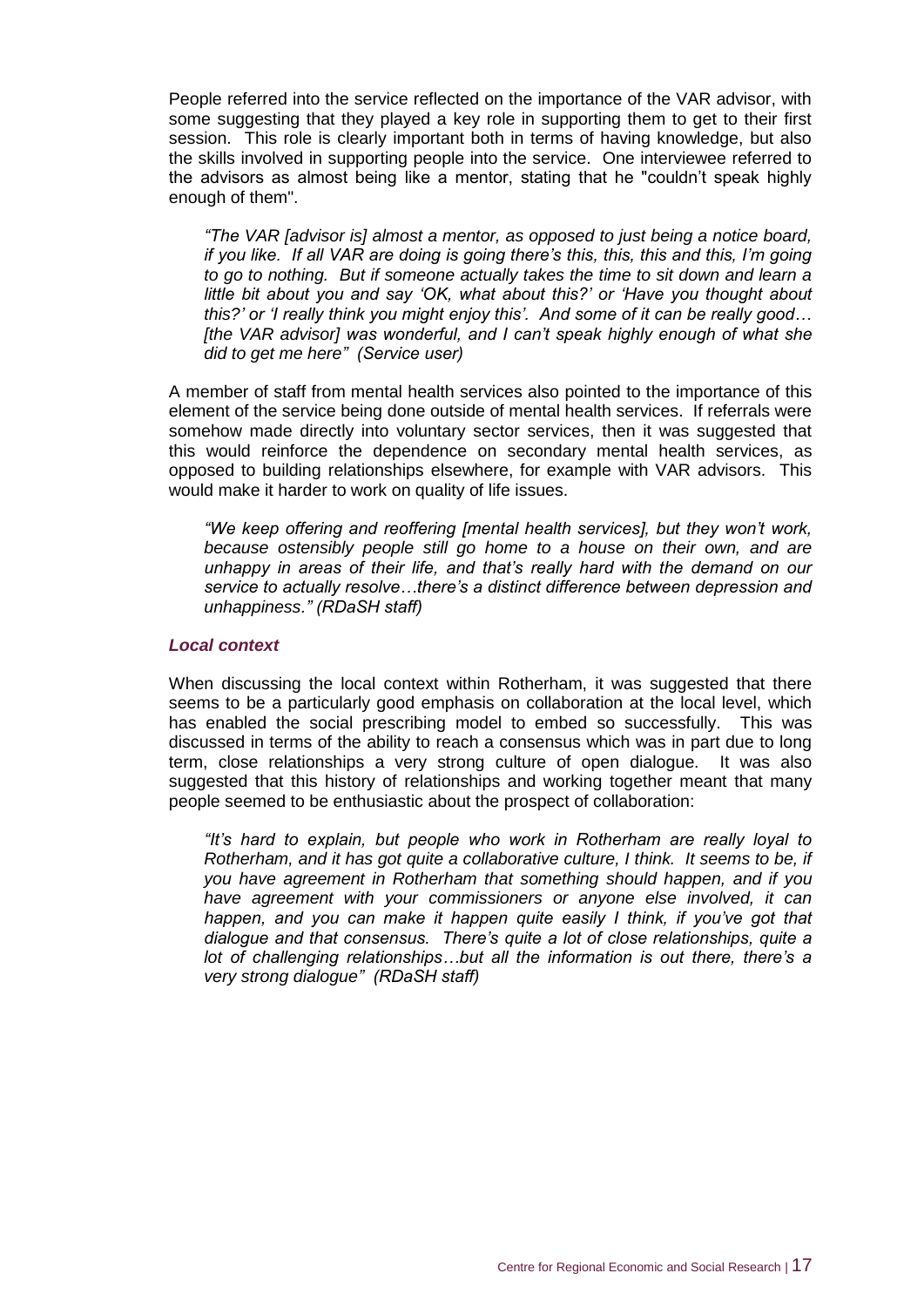## <span id="page-21-0"></span>**The outcomes and impact of the pilot**

This chapter presents evaluation findings about the outcomes and impact of social prescribing for service users. It draws on quantitative and qualitative data to provide an assessment of the well-being outcomes experienced by social prescribing service users, the impact of social prescribing on discharges from mental health services, and the impact on wider outcomes such as employment and volunteering. It also uses these early findings to discuss the potent economic benefits of social prescribing for mental health service users.

#### <span id="page-21-1"></span>**4.1. Well-being outcomes**

Overall the evaluation found a range of **positive impacts on the well-being of mental health service users following their engagement with social prescribing**. These findings are based on a mix of quantitative and qualitative data that was collected and analysed. The main findings of this analysis are presented in the following sections.

#### *Quantitative data*

Quantitative data on service users' progress towards well-being outcomes was collected through a bespoke well-being measurement tool. The tool was originally developed for the Long Term Conditions Social Prescribing Service and adapted for the Mental Health Service. Data was by collected by VCSAs from service users when they were first referred to the Service (baseline) with progress measured after approximately 3-4 months (follow-up) as part of a review meeting. It has eight measures associated with different aspects of personal, social and emotional wellbeing:<sup>7</sup>

- **Feeling positive:** identity/self-belief; confidence/self-esteem; motivation; hope/feeling happy; coping from day to day.
- **Lifestyle:** smoking, alcohol, drugs, gambling; diet and eating habits; activities and exercise; sleeping patterns.
- **Looking after yourself:** personal care/hygiene; household chores; living skills; shopping; physical health.

 7 For each measure a five point scale was used: 1 = Not thinking about it/not doing anything; 2 = Finding out/thinking about; 3 = Making changes/doing something; 4 = Getting there/could do more; 5 = As good as it can be.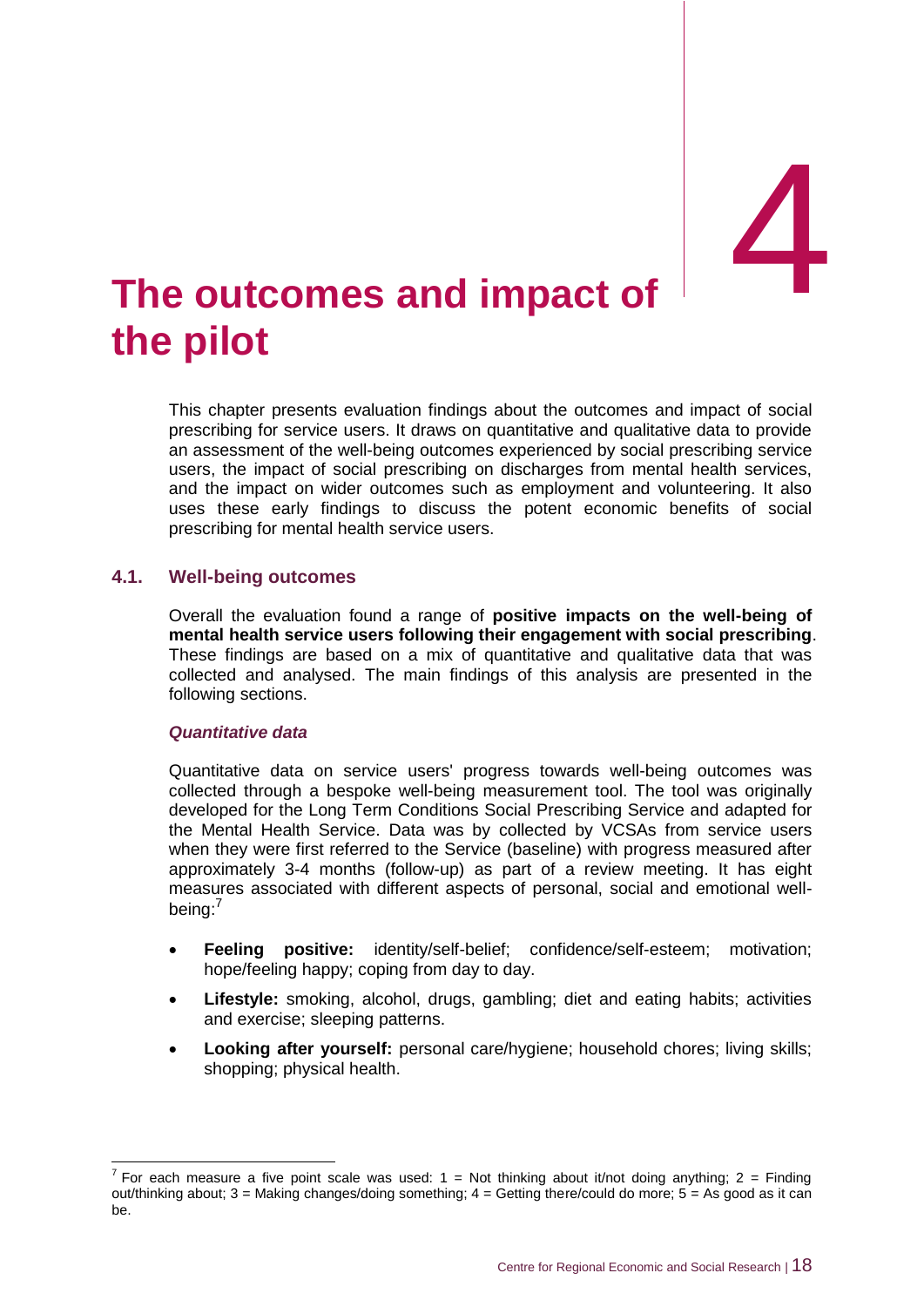- **Managing symptoms:** understanding/managing triggers; dealing with stress/setbacks; anxiety, panic attacks, self-harm; managing medication; trying new things.
- **Work, volunteering and other activities**: interest in volunteering; ability to work; social groups/social contact at home; learning; activities of interest or hobbies; interest in attending groups or activities.
- **Money:** debt; paying bills; accessing benefits; managing money.
- **Where you live:** living conditions; neighbour nuisance / keeping safe; managing tenancy; fire safety and alarms; local facilities.
- **Family and friends:** relationships/family understanding; friends/social networks/peer support; interest in meeting new people or trying new things; feeling lonely or isolated; carer support.

Analysis was undertaken on data for 59 service users who had a baseline and follow-up by the end of March 2016. An overview of this analysis is provided in Figures 1-3 and discussed below.

Overall, **93 per cent of service users made progress against at least one outcome** and 64 per cent made progress against four or more of the outcomes. Figure 4.1 shows that the average (mean) score for each outcome measure improved significantly between baseline and follow-up, with greatest progress made against the 'work, volunteering and social groups', 'feeling positive' and 'lifestyle' outcomes.

Figure 4.2 provides an overview of data for service users who provide a 'low' score $^8$ for each outcome measure when they first engaged with the service. Analysis of low scores provides an indication of how effective the service has been at improving outcomes for service users in the particular aspects of well-being where their needs are greatest. As with figure 4.1, this shows that the average (mean) score for each outcome measure improved significantly between baseline and follow-up, with greatest progress made against the 'work, volunteering and social groups', 'feeling positive' and 'lifestyle' outcomes.<sup>9</sup> However, it also shows that for service users with a 'low' baseline score for a particular outcome the average improvement was greater than for the sample as whole - 1.20 compared to 0.66 across the eight well-being outcome measures.

 8 Those who provided a baseline score of two or less for a particular outcome.

 $9$  The average score for 'Money' also improved a lot, but this a small number of services with recorded a 'low' baseline score (n=10), so this should be treated with some caution,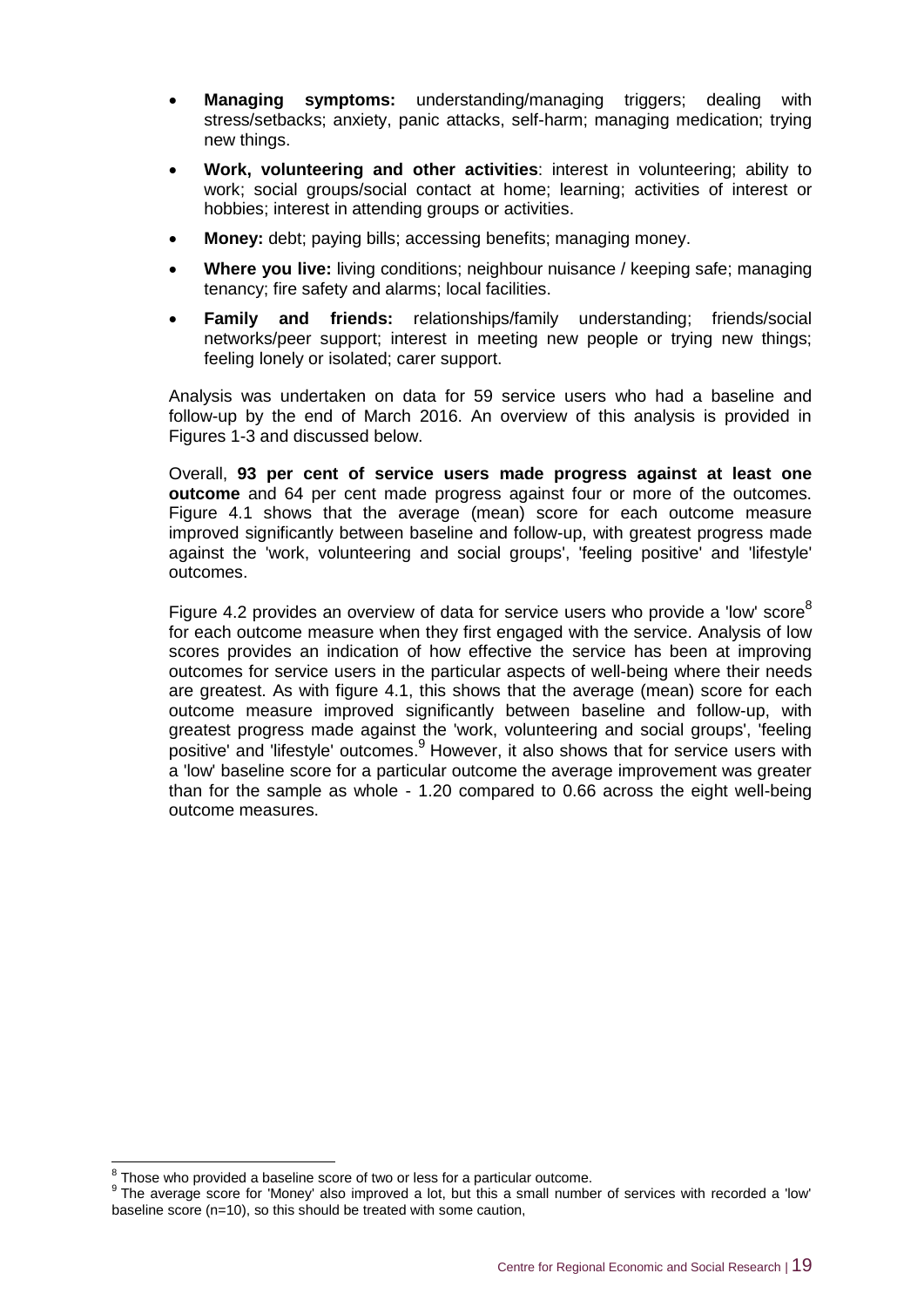

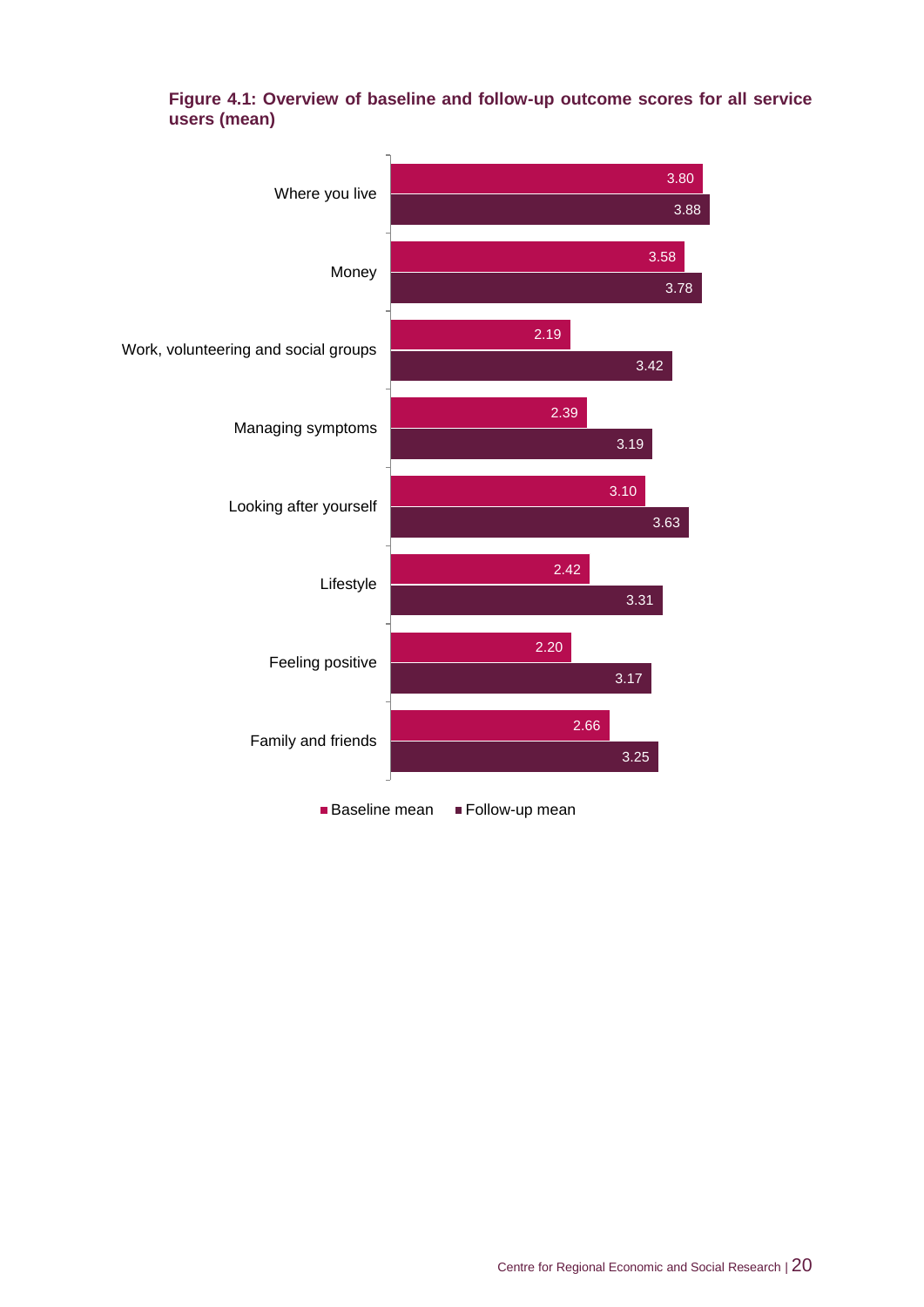#### **Figure 4.2: Overview of baseline and follow-up outcome scores for service users with a low baseline score (mean)**



Figure 4.3 provides an overview of the proportion of service users making progress against each outcome, with figures for all cases and those with low baseline scores. This shows that, across all service users, a majority made progress in five outcome areas: work, volunteering and social groups; managing symptoms; lifestyle; feeling positive; and family and friends. For two outcome areas - 'work, volunteering and social groups' and 'feeling positive' - more than three-quarters made progress. Across service users with a 'low' baseline score the picture was even more positive. A majority of at least two-thirds made progress against each outcome and more than three-quarters made progress against the 'work, volunteering and social groups', 'feeling positive', 'lifestyle' and 'managing symptoms' outcomes.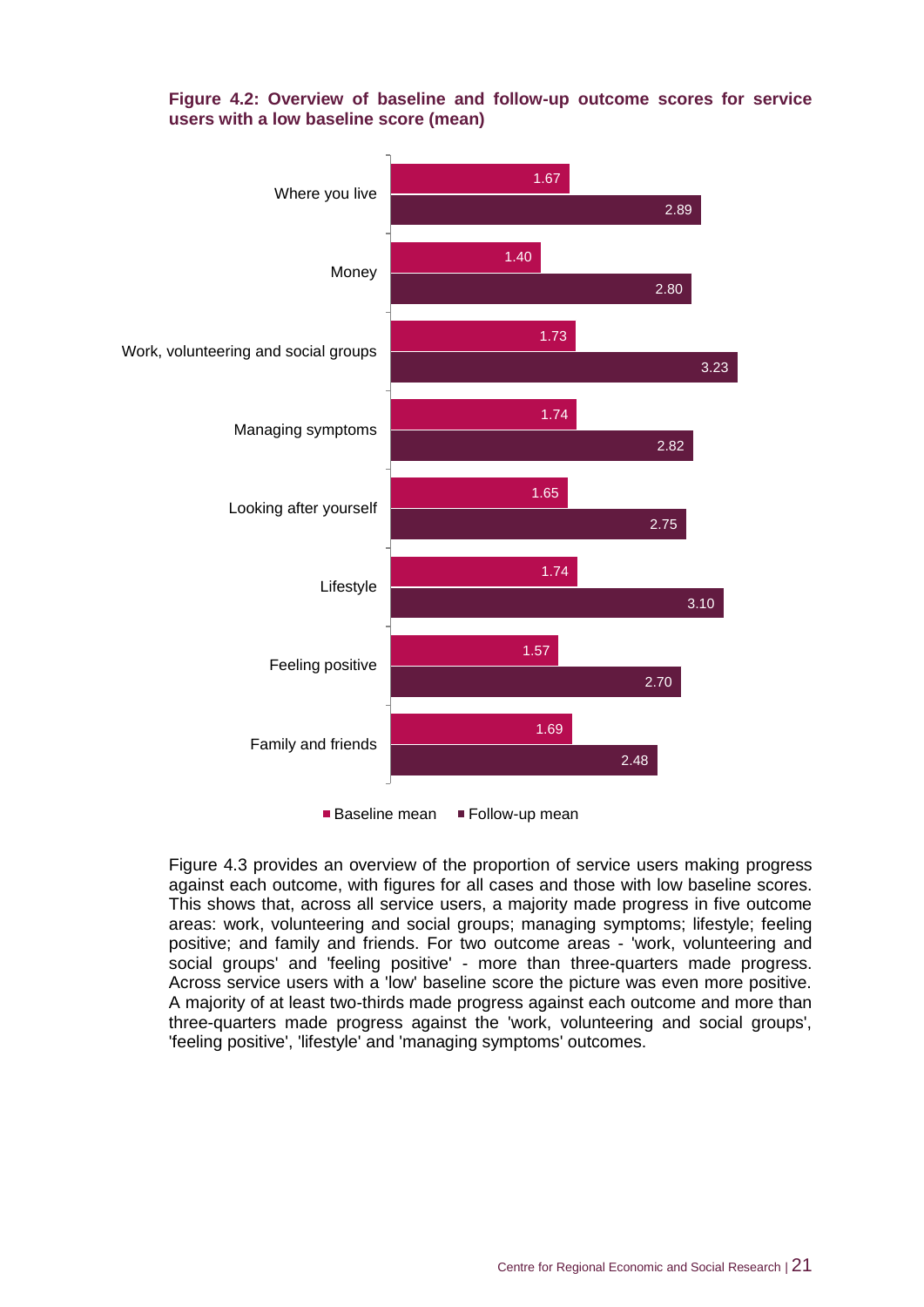#### **Figure 4.3: Proportion of service users making progress against each outcome (per cent - all cases and low baseline scores)**



That outcome progress was greatest and most likely for the areas where the mean baseline scores were low, and where they were higher proportions of services with a 'low' baseline score, is positive and suggest that **social prescribing is effective at meeting the most acute well-being needs** of mental health service users.

#### *Qualitative data*

Qualitative data on mental health service users' outcomes was collected through interviews with participants and service providers during three in-depth service level case studies. Interviews with key stakeholders also revealed mental health practitioners views about how social prescribing was benefiting the service users they were involved with. From these interviews a number of key outcome themes emerged. These are summarised below.

Patients from across the three services discussed the broad range of benefits they felt from attending.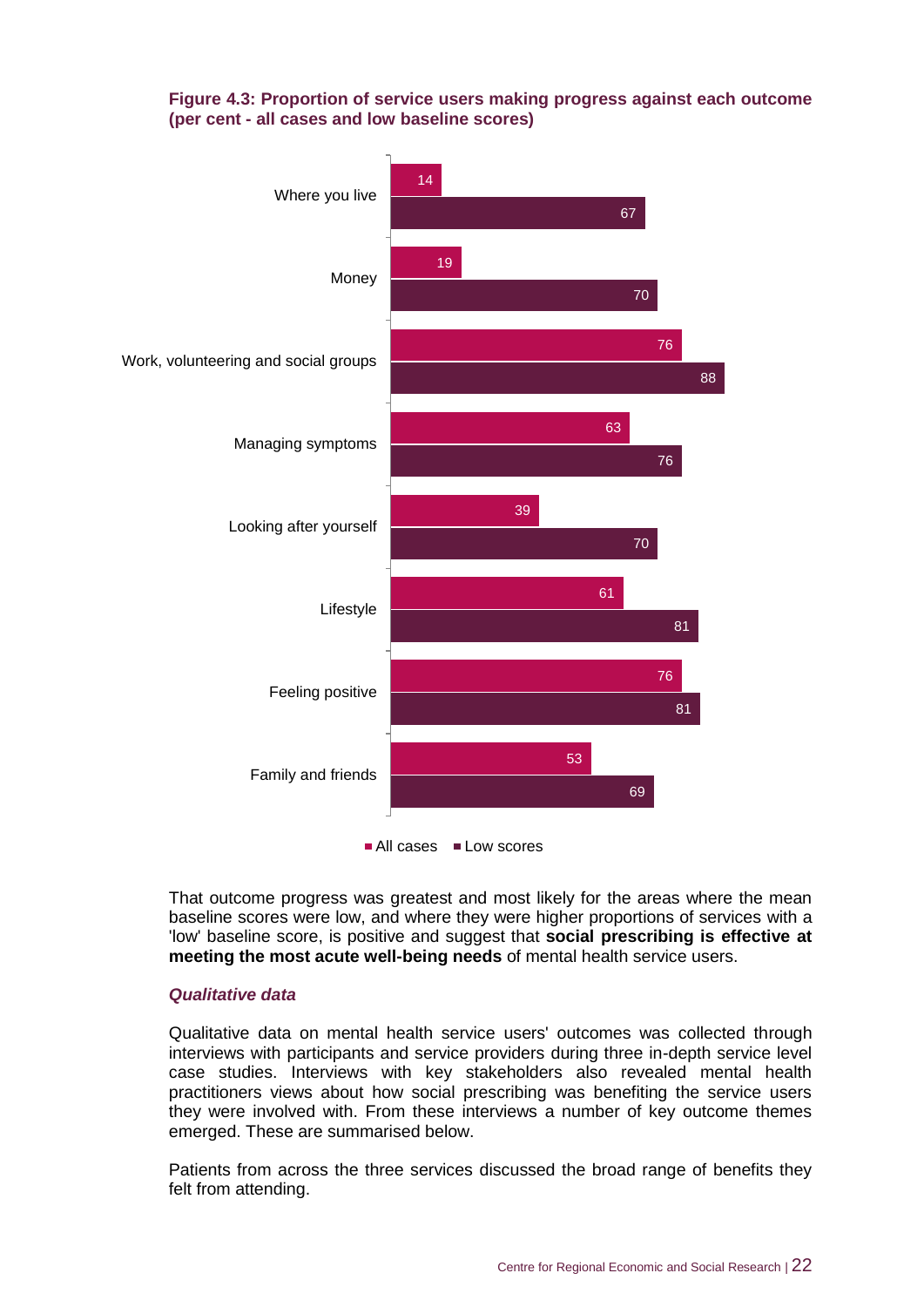#### *A way of getting out of the house*

People discussed the significance of the services in terms of providing them with a focus for the day/week, as is reflected below:

*"It made a big difference to me because it got me out during the day." (Service user)*

A volunteer, who had also been a service user, reflected on how the importance of the service in terms of providing this kind of motivation:

*"It makes a huge difference to us when, you know, you have actually got something to get out of bed for in the morning" (Volunteer and service user)*

#### *Provides something to look forward to*

Although many service users remembered the anxiety at the start of the journey, many reflected on the importance of having something planned in the week which they know they enjoy:

*"I've really enjoyed coming here and doing the little bits of what we've done… it's not only that, it's also the meeting people, and being able to talk to people, and just having something that says 'get out of the house and get down there for 11o'clock. And it's something interesting" (Service user)*

And:

*"It gives me something to look forward to. I'm here and doing something rather than sat in the house getting more depressed." (Service user)*

#### *A way of using and developing skills and developing a new interest*

Service users reflected on the importance of having an activity which provided them with an opportunity to learn, as the following quote illustrates:

*"I think that was what we all felt before coming here, and what we asked VAR…I think we all said something along the lines of 'I need to think, I need to have my brain firing, and the great thing that this place has done is being able to make your brain fire, and allow you to think, both about the subject, but more importantly around it, and how you feel about stuff, and how other people react to it…and a friendly fairly informal relationship. It's the facilitating of that kind of friendliness or freedom to be ourselves that makes the difference" (Service User)*

#### *Prevents isolation*

A common theme to emerge from interviews with service users is the extent of the isolation which they feel in their lives beyond the social prescribing service. Because of this, people reflected on the service being a vital aspect of their lives:

*"At home…I live in a very isolated way…I wasn't getting to see people, I had no activity during the day. So in that respect it was very helpful, still is." (Service user)*

And:

*"It's not necessarily one to one therapy, it's that point of getting out your door, getting into a group, it's socialising, it brings something different, more into your life."*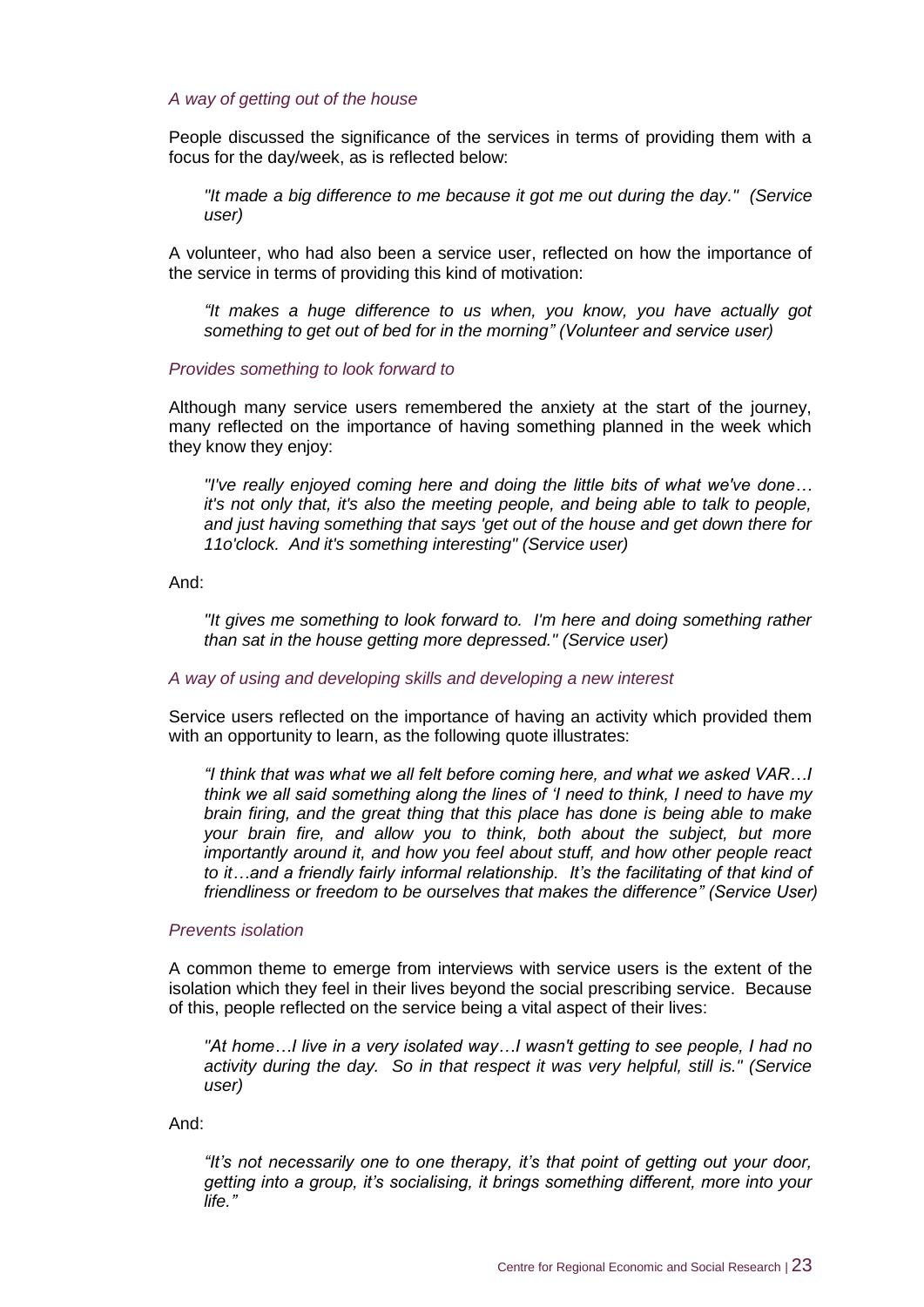#### *Develops confidence*

Service providers and service users reflected on the way in which the social prescribing activities had been an important factor in developing people's confidence levels. The following extended extract from an interview with a service provider illustrates this:

*"There's one chap…the first contact we had was with his sister, and his sister gave us a little bit of background about him, in that he wouldn't go out of the house, he wouldn't use the telephone, he just won't go out and do anything. And he was referred to us, and I then rang his sister…so he came down and she stayed with him the first session, and we did the basics, he went home, and she rang back, she said, 'he really liked it and he wants to come again, but I'm not available next time, can we arrange transport?'…and he came next time, and every time he's come now, he comes on his own, he never used to come out. He's now had a telephone put in at the side of his lounge chair, he answers the phone to me now. And he's now part of this other group that have got this little thing going where they all bounce ideas off each other… He's come out of his shell, he's got a bit of confidence, he's mixing with other people. And what was really nice was that, his sister rang up after the second or third session, she said, 'I've had this bottle of champagne from however number of years ago, that we've been saving for a special occasion, and I called [service user] up and we had a conversation, and I'm going to open up this bottle of champagne, because he is just changed. That was fantastic" (Service provider)*

#### *People seem happier when at the activities*

In a number of interviews with service users people reflected simply that they felt happier when attending the services. People were keen to emphasise how important this was:

*"You can tell by my demeanour at the moment: I'm happy. I've not always been like that." (Service User)*

#### And:

*"One of the things [staff member] does, is she will pick-up very quickly on what our mood is, and she'll adjust the group even within a very quick time, she'll adjust what's being done, she doesn't keep to any ridged rules… and I can certainly say that every time I've been to the group, I've left the group in a happier state than when I arrived." (Service user)*

#### *Provides a way of people making new friends and developing support networks outside of the formal mental health services*

As well as this long list of benefits expressed by those attending activities, people often reflected on the way in which the services they attended provided them with a 'lifeline', and had enabled them to cope with extremely challenging times which they had experienced recently. Some wanted this evaluation to reflect that they don't know how they would have coped without the support of the social prescribing services:

*"If you're feeling down, if you're feeling bad, I have people, they have people" (social prescribing service provider)* 

This reflects the way in which people have become embedded within services, and have developed significant networks of support within them.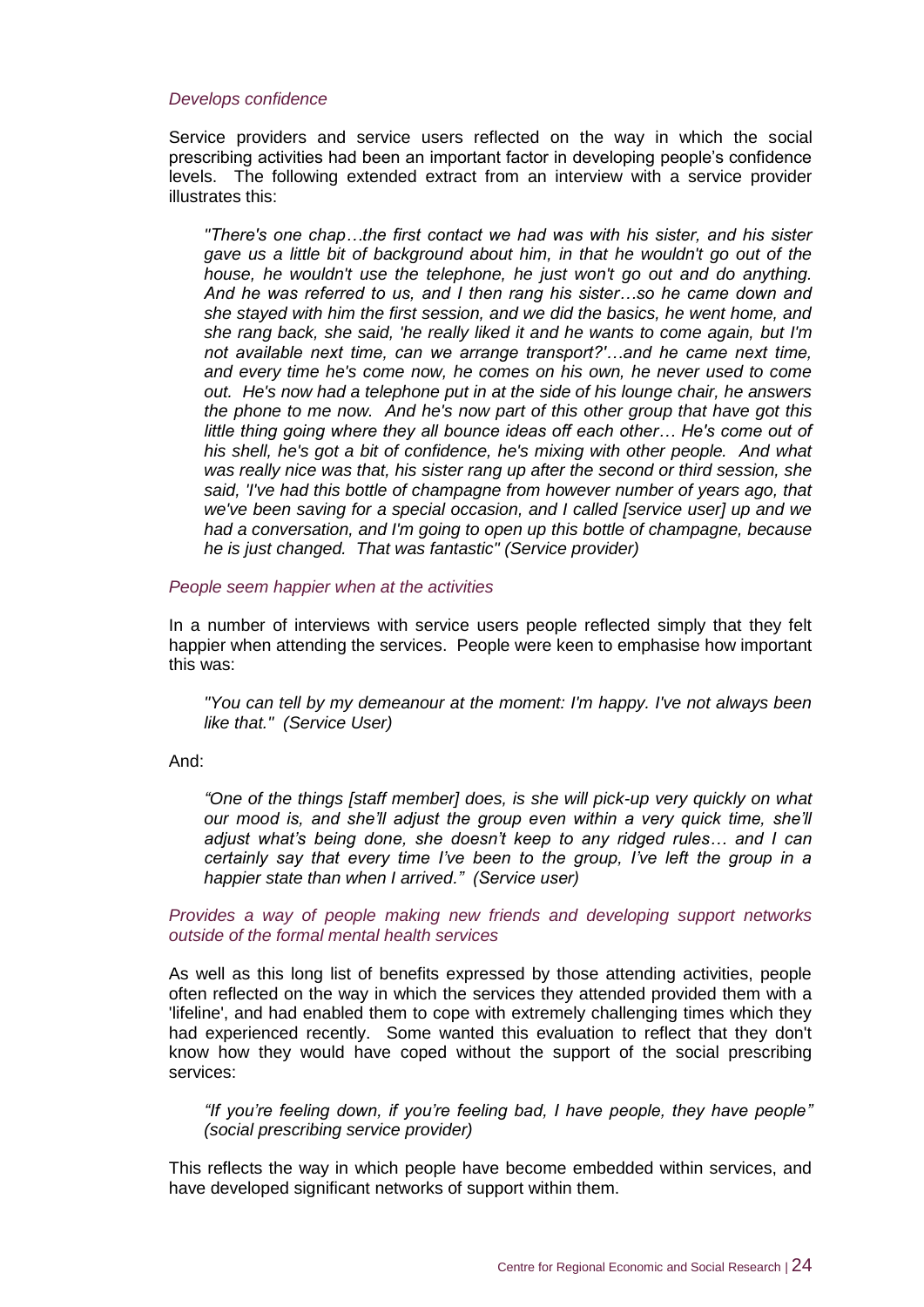## <span id="page-28-0"></span>**4.2. The impact on discharge from mental health services**

The Rotherham Mental Health Social Prescribing Pilot was established with a view improving discharge rates from statutory mental health services and improving extent to which discharge is sustained (i.e. reducing re-referrals to mental health services). As such, the VAR social prescribing team and RDASH have closely monitored service users' progress following their engagement with the service. A 'discharge review meeting' is held around 10 weeks after a service user begins receiving support during which an assessment is made about the *potential for* and likely *timescales of* discharge. By the end of March 2016 72 discharge review meetings had been held, **39 service users had been discharged from mental health**  services (54 per cent), and two discharged service users had been re-referred<sup>10</sup>.

This is clearly very positive evidence from the first year of the service: the first cohort of patients referred to the pilot and been supported by secondary mental health services for between 5-20 years with being discharged successfully. However, it will be important to monitor patterns of discharge over a longer period to fully understand the impact. These patterns should also be compared to broader RDASH discharge data for comparative purposes. In particular, the discharge rates and sustainability of discharge for mental health service users should be compared to previous years for these cohorts, and to other cohorts engaging with mental health services.

In the qualitative work a number of interviewees discussed the issue of focusing too much on discharge numbers. It was understood that this was a central motivating factor behind establishing the pilot, however, people wanted to emphasise the wide ranging benefits to people's quality of life, regardless of whether they were ready to be discharged from mental health services.

*"A lot of ours have gained benefit from going through social prescribing, but the discharge back to G.P. at the end is just a step too far. But that's not to say that they've not gained benefit from begin in the process, and finding out more about what goes on in the community, and being engaged in more meaningful occupations. So although the end result probably from a social prescribing point of view might not have been what was wanted, because obviously discharge back to the G.P. was the ideal, I don't think the people that have been through it and haven't been discharged back, I do feel that they've benefited as well" (RDaSH staff)*

As one member of staff from mental health services reflected, those involved in establishing the service focused a great deal on discharge, but this proved to be problematic:

*"I think probably when we were engaging staff with it, we were too focused, on reflection we were far too focused on the notion of discharge. And we made it all about that, really, and that was the wrong thing to do because actually it's about much more than that…because that's a massive problem that we have…so it was always a premise of this scheme that it would help support a sustained discharge, but I think the problem with that is because it was construed as though we were putting people under pressure to discharge…which is not the case really, but I can understand why it felt like that…" (RDaSH staff)*

It was agreed that in the long term, sustained discharges were important, but there may be ways of recognising the shift in reliance on mental health services, or a

 $\overline{1}$ 

 $10$  The two re-referred service users had attended the initial assessment but had not engaged with SPS activities.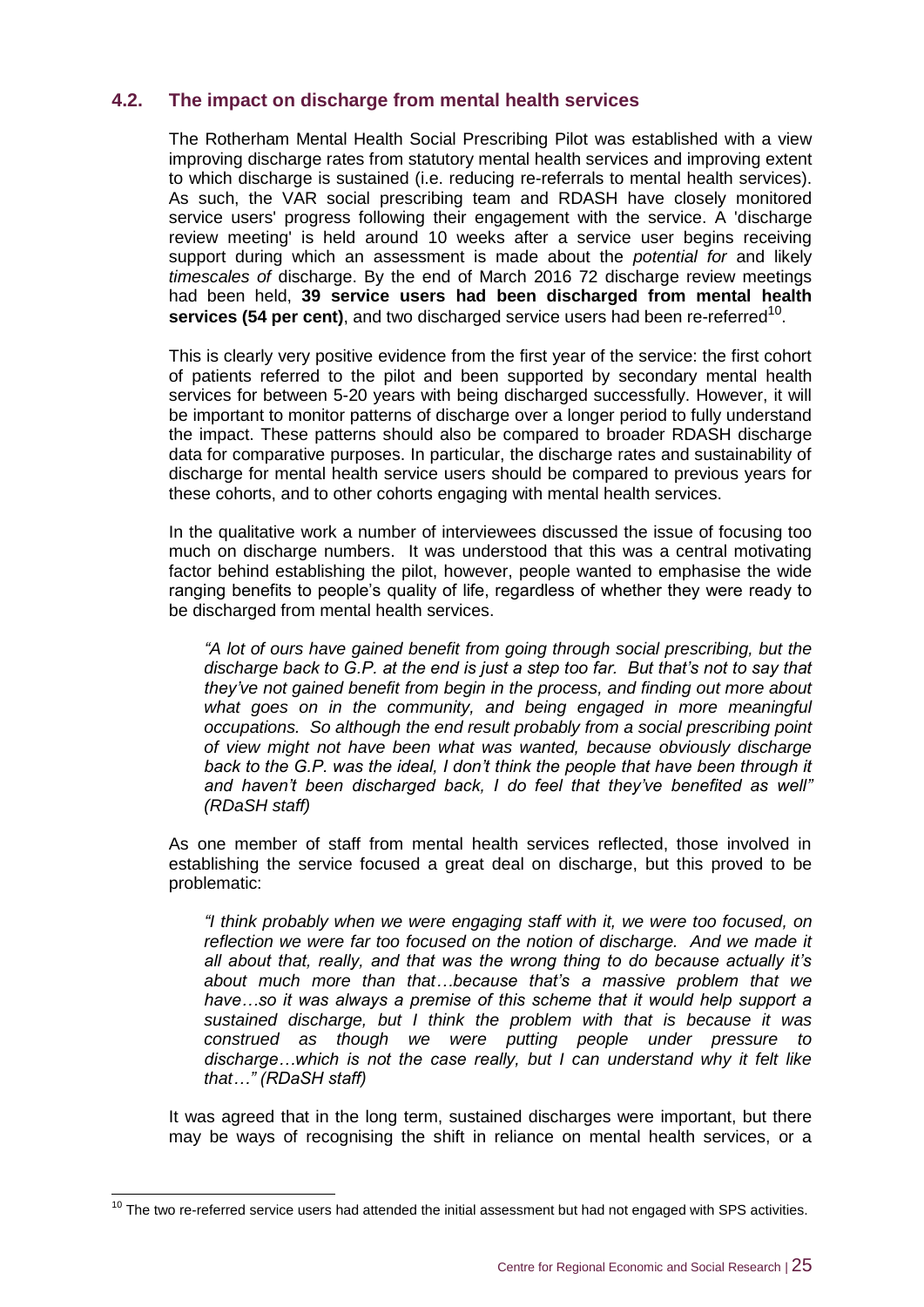reduction in need, even if full discharge isn't possible. It was suggested that a broader emphasis on quality of life issues would paint a better picture of the impact that the social prescribing service was having on individuals as well as services. One member of staff emphasised the significant step-down in services even when full discharge wasn't a possibility:

*"The fact that there's people that we're not able to discharge, but actually they still probably need us less as a result of being through this scheme…they still*  have a better quality of life and less reliance on services as a result of going *through [social prescribing]. So there needed to be a broader emphasis on general quality of life for the individuals that we referred as opposed to just facilitating them out of a dependence on secondary services" (RDaSH staff)* 

#### <span id="page-29-0"></span>**4.3. The wider benefits of social prescribing for mental health service users**

The evaluation also found **a range of evidence about the wider social benefits of the pilot.** This evidence emerged from both qualitative and quantitative data and is discussed in more detail below.

#### *Quantitative data*

Voluntary Action Rotherham is monitoring a number of service user outcomes in addition to the well-being measures discussed earlier in this chapter. These include whether the found employment whilst engaging with social prescribing, whether they took part in training, whether they volunteered, whether they took-up physical activity and whether they continued to be involved in voluntary sector activity once their engagement with social prescribing was complete. Analysis of this data shows that, of the service users whose engagement with social prescribing was completed by May 2016 (n=94):

- three had found employment
- 24 had engaged in training or education
- 14 had volunteered
- 25 had taken-up activity to improve their physical health
- 40 had continued to engage in voluntary sector activity once their social prescription had ended.

#### *Qualitative data*

Through the qualitative interviews three themes emerged about the wider benefits of the pilot: service user progression, the improved relationship between mental health services and the voluntary sector, and the importance of peer support.

#### *Sustaining involvement in voluntary activity beyond the social prescribing pilot*

An important feature of all three case studies explored within this evaluation was each had found a way of enabling patients at the end of their social prescribing referral to sustain involvement in the group, often with the help of VAR. In many cases, people had progressed to become volunteers supporting the ongoing work of the organisation.

In one case, a group of service users were in the process of setting-up a group which would be semi-independent, continuing to attend the main activity as a group, as well as being able to do additional activities independently from the service provider. Staff from the provider organisation and VAR were supporting this process.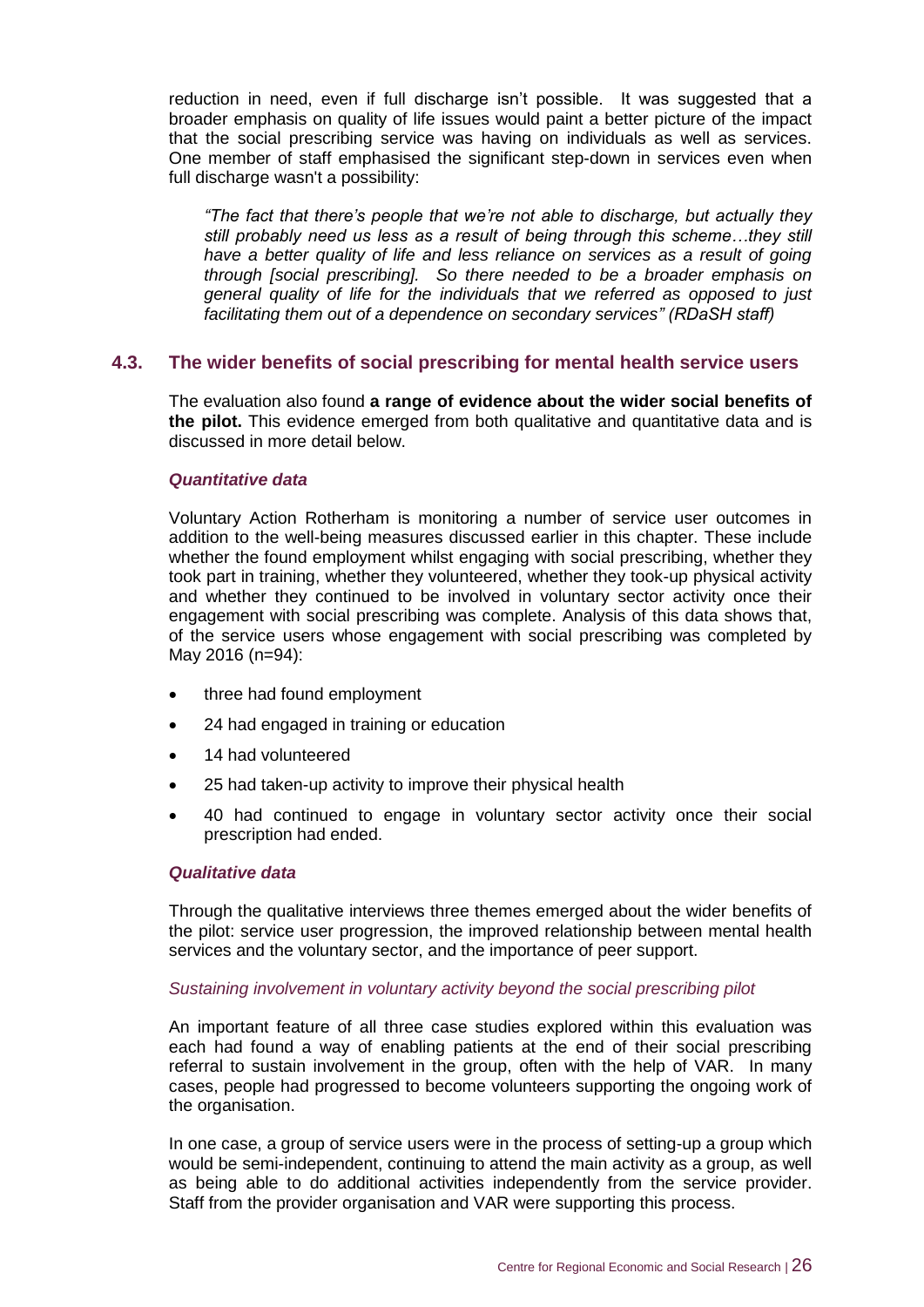*"The other service users that are now finishing wanting to start a group and wanting to go forward and do something for themselves but with us as part of it." (Service deliverer)* 

In another case, the provider organisation had set-up another activity session for those who had finished their referral period, but patients were asked to donate towards the cost of this session.

One service deliverer reflected on the way in which service users were starting to shape the group:

*"The fact that the user group themselves are making things happen is a major strength I think, because it's showing that they've developed interests, or have worked on interests that they've already got, and been able to take the further step, but within the supported environment, which is absolutely brilliant because it's giving them another dimension to what they were doing" (Social Prescribing service provider)*

One volunteer reflected on the progression they had made, from service user, through the volunteer, and their aspirations for the future:

*"This is a brilliant way of getting back into work, I had a very bad experience with my last job, and this was a very good way of getting used to working again… one day I'll have to move onto something that comes with a wage, which will be very sad because I'd love to stay here" (Volunteer)*

Another service talked about the possibility of setting-up a separate group for those who had completed their social prescribing period, but wanted to remain involved in the activity:

*"I have absolutely no problem, if I have too many people that are on the main element of the programme, running a session where the previous group come, that's fine, because we're a social enterprise, that door's always open…everybody's welcome, and we have resources, we've got whatever, you come and you do" (Service provider)*

Organisations are thus faced with a challenge of how to accommodate additional sessions. All service providers expressed their aspirations to continue to support service users, and a sense of responsibility to continue to support people:

*"My opinion is the worst thing you can do after helping people to get back part of what they feel they're missing, is to say 'I've done that now, you're cut free' (Service provider)*

One note of concern expressed by one ex-service user, who had since become a volunteer, was that they were worried about the impact that volunteering might have on his welfare benefits. He reflected that he had been warned that if he undertook too much volunteering, he would be put back onto job seekers allowance, and this was a cause of anxiety:

*"I've been officially warned… I've now been warned that if I do too much of it, I'll be taken off ESA and put back on job seekers, because of the fact that I'll be classed as fit for work. That is a big worry at the back of my mind at the moment, the finance side." (Volunteer)*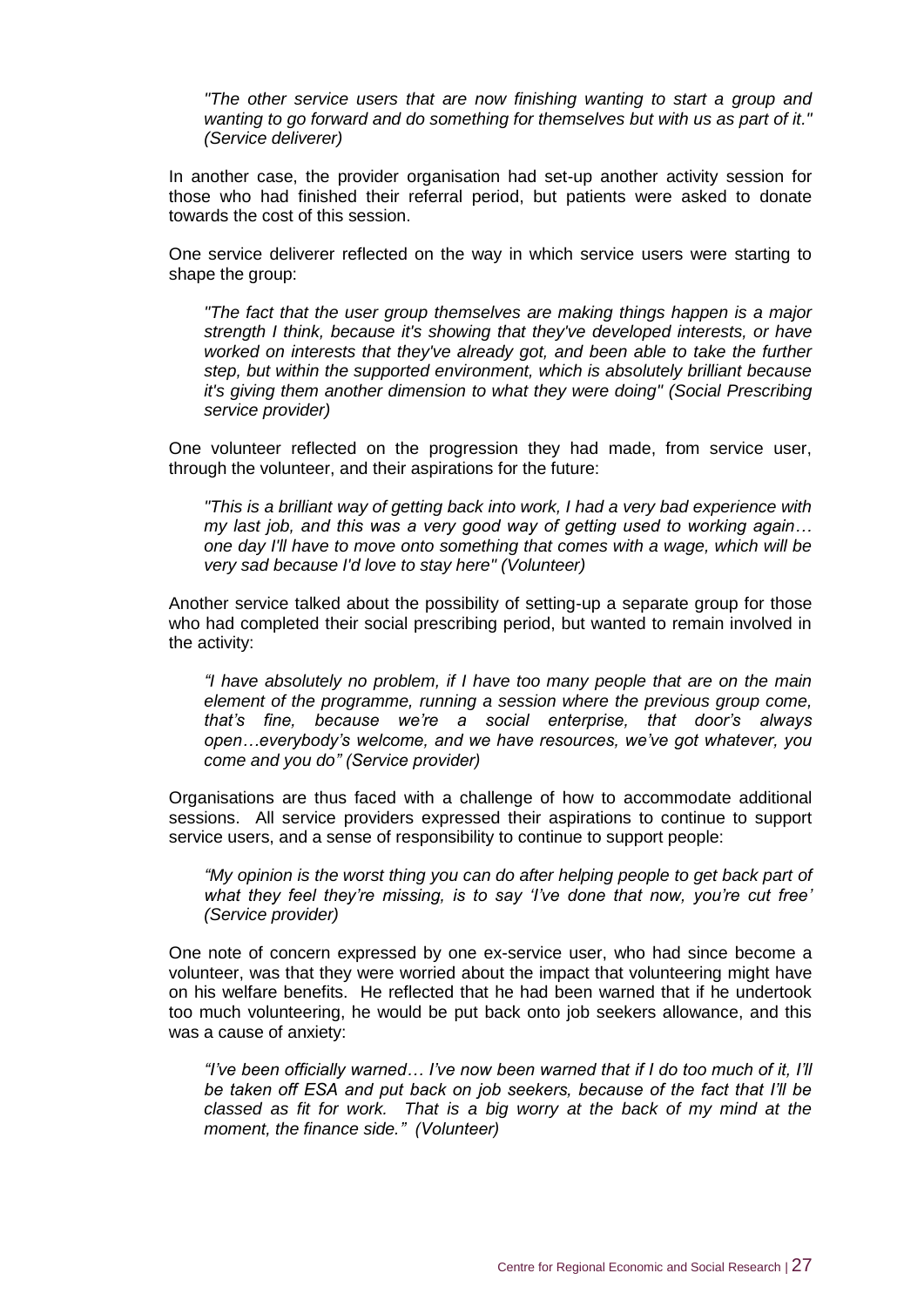#### *Relationship between mental health services and the voluntary sector*

It was suggested by staff within mental health services, but also staff within voluntary sector organisations involved in the service, that the pilot had raised awareness about how the sectors could work together more effectively. Prior to the Social Prescribing service, any referrals into voluntary sector agencies were based on individual, ad-hoc knowledge of individual staff members, whereas the more structured process was enabling staff to learn about different activities available.

One issue which has arisen within the pilot phase has been the need to raise awareness of how mental health services operate, and issues relating to managing risk with the broad range of service users being referred. It has been acknowledged that training and awareness raising sessions are needed about concerns surrounding risk. This is an ongoing and evolving piece of work.

The importance of VAR within the process was highlighted, as a key point of reference and support to find out more about local services and activities available. It was also stated that it was important that the management of the Social Prescribing Service was done outside of mental health services, in order to enable individuals to start to build relationships outside of mental health services.

The importance of continuing to foster these relationships between sectors was highlighted by mental health staff, in terms of the quality of services, but also in terms of the importance for the future of mental health services, as one emphasised,

"*I think they are really beginning to understand that if we're not going to implode, we've got to have a relationship with the third sector...but very, very specific to social prescribing itself and its character*" (RDaSH staff)

#### *Peer support*

Supporting people to improve their peer support networks was one of the key aims of the pilot. It was seen as an important way of reducing social isolation and helping people become more resilient and able to cope with setbacks in life without support from mental health services. Importantly, patients suggested that an important impact of the social prescribing mental health pilot has been the way in which the group activities have enabled relationships between patients to develop, and informal peer support to be established. One service provider referred to his experiences of this:

*"Especially with the older service users it's, 'oh what medication are you on? Oh I tried that and…' it's sharing stories, not only the current situation, but a lot of them, it's what they've done in the past, where they've worked, people they've worked with, countries they've lived in. You know, it's amazing, you see a person walk through the door who physically might be uncomfortable even walking, but you get them sat down, and the atmosphere just changes, and they start totally opening up about what they've done…It can be humbling" (service provider)*

People interviewed reflected on the significance of learning from each other's experiences, all bringing different things 'to the table' and supporting each other. The relaxed nature of the services contributed to this.

*"I might not want the world to know something, but I do know that these guys will quite happily pick up on it almost, without me having to say anything" (service user and volunteer)*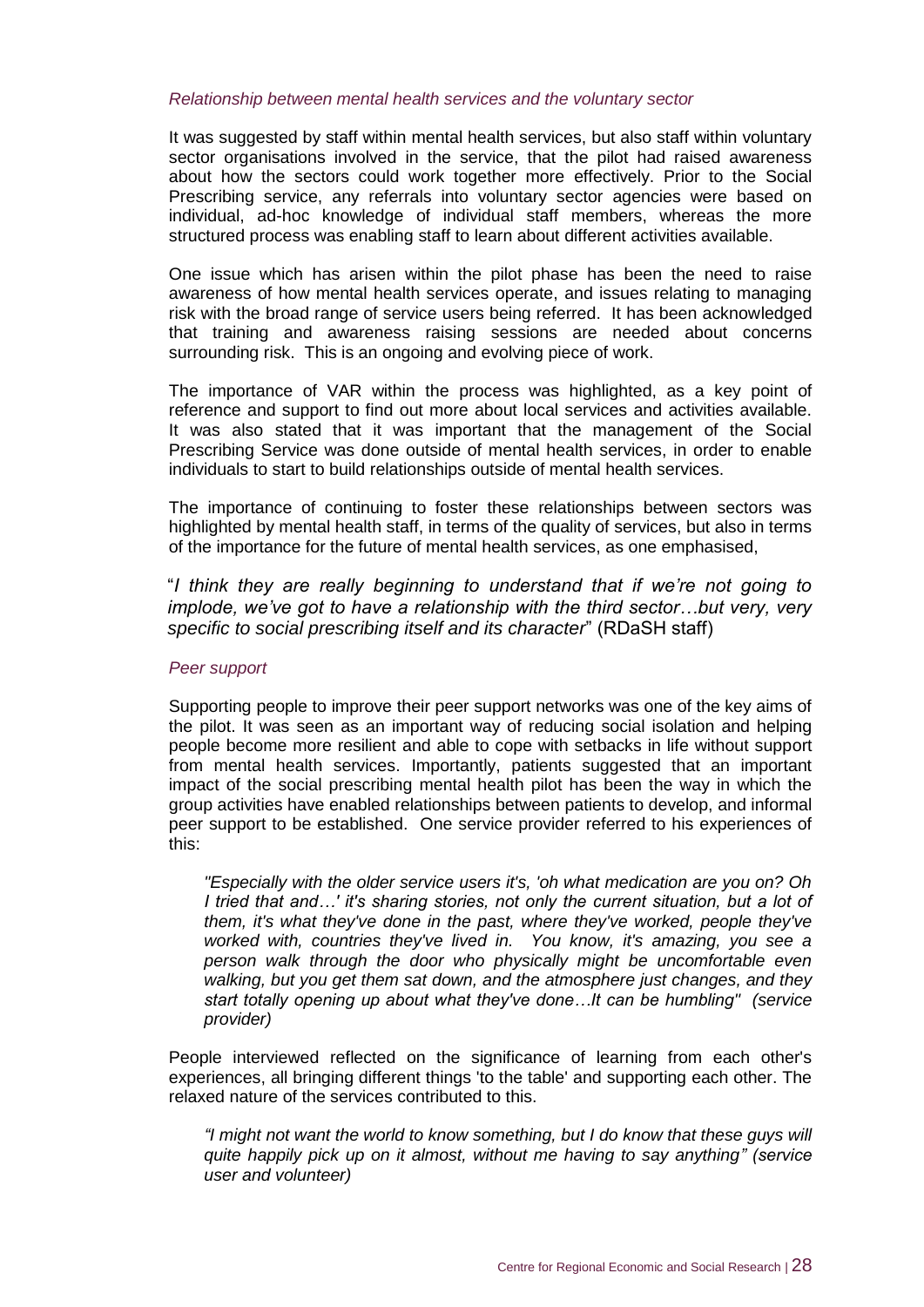And:

*"A lot of people with our kind of issues become insular, but one of the whole points of [social prescribing] is to get you out and to meet people, so as far as we're concerned, to have that group outside the structure of anything is everything to us, and that in a way is the ultimate outcome" (Volunteer and service user)*

#### <span id="page-32-0"></span>**4.4. The fiscal, economic and social value of social prescribing for mental health service users**

#### *Fiscal and economic value*

One of the long term aims of the Rotherham Social Prescribing Mental Health pilot is to improve the efficiency and effectiveness of secondary mental health services. The measure of whether this has been achieved will be an **improvement in the rates and sustainability of discharge for patients with mental health conditions** that appear to have become 'stuck', some for up to 20 years, because of the lack of clear pathway for sustainable discharge. In response to this challenge the social prescribing Pilot is helping to support a transition to a more preventative and recovery focussed model of mental health services, with patients increasingly being referred earlier in their mental health pathway. If sustainable discharge can be achieved this will have a clear fiscal (public savings) and economic benefits that can be realised over an extended time period.

Drawing on the wider evidence, it is possible to estimate that each service user discharged from secondary mental health services who would not have been discharged without engaging with social prescribing, and for whom discharge is sustained for 12 months, there will be a fiscal and economic benefit of £4,281 per year.<sup>11</sup> This means that up to 47 service users will need to achieve a sustainable discharge each year if the Pilot is create fiscal and economic benefits greater than the costs of delivering the service (i.e. a positive return on investment). However, if discharge can be sustained for more than a year then the number of service users required to achieve a positive return on investment would reduce. This highlights the importance of monitoring discharge figures, including the sustainability and additionality of discharge, over an extended period to properly understand the fiscal and economic benefits of social prescribing for mental health service users.

A more nuanced understanding of the benefits of social prescribing could be gained through analysis of service users not discharged but for whom other intermediate benefits are evident. For example, it may be that the number and intensity of their contacts with RDASH services reduces, or that prescription costs reduce as they become less reliant on medical remedies. Social prescribing may also reduce the length of people's treatment in the longer term and make therapies more effective as patients have the opportunity to apply what they have learnt in real life situations. This is an area for future evaluation activity to explore.

 $\overline{1}$ <sup>11</sup> This is the **average annual fiscal and economic costs** per adult suffering from any type of mental health disorder (excluding dementia). The **fiscal value** component of this cost is the average annual cost of service provision to the NHS (£757), local authority (£98) and criminal justice (£15). The **economic value** comprises lost earnings (£3,501 per person on average, at 2007-08 prices) and costs falling to informal carers (an estimated £136 per person). Other social costs (e.g. from reduced well-being) are not monetised. These figures are drawn from th[e New Economy Unit Cost Database](http://neweconomymanchester.com/our-work/research-evaluation-cost-benefit-analysis/cost-benefit-analysis/unit-cost-database) and based evidence collected in the King's Fund report: [Paying the](http://www.kingsfund.org.uk/publications/paying-price)  [Price: the cost of mental health care in England to 2026 \(King's Fund, 2008\)](http://www.kingsfund.org.uk/publications/paying-price)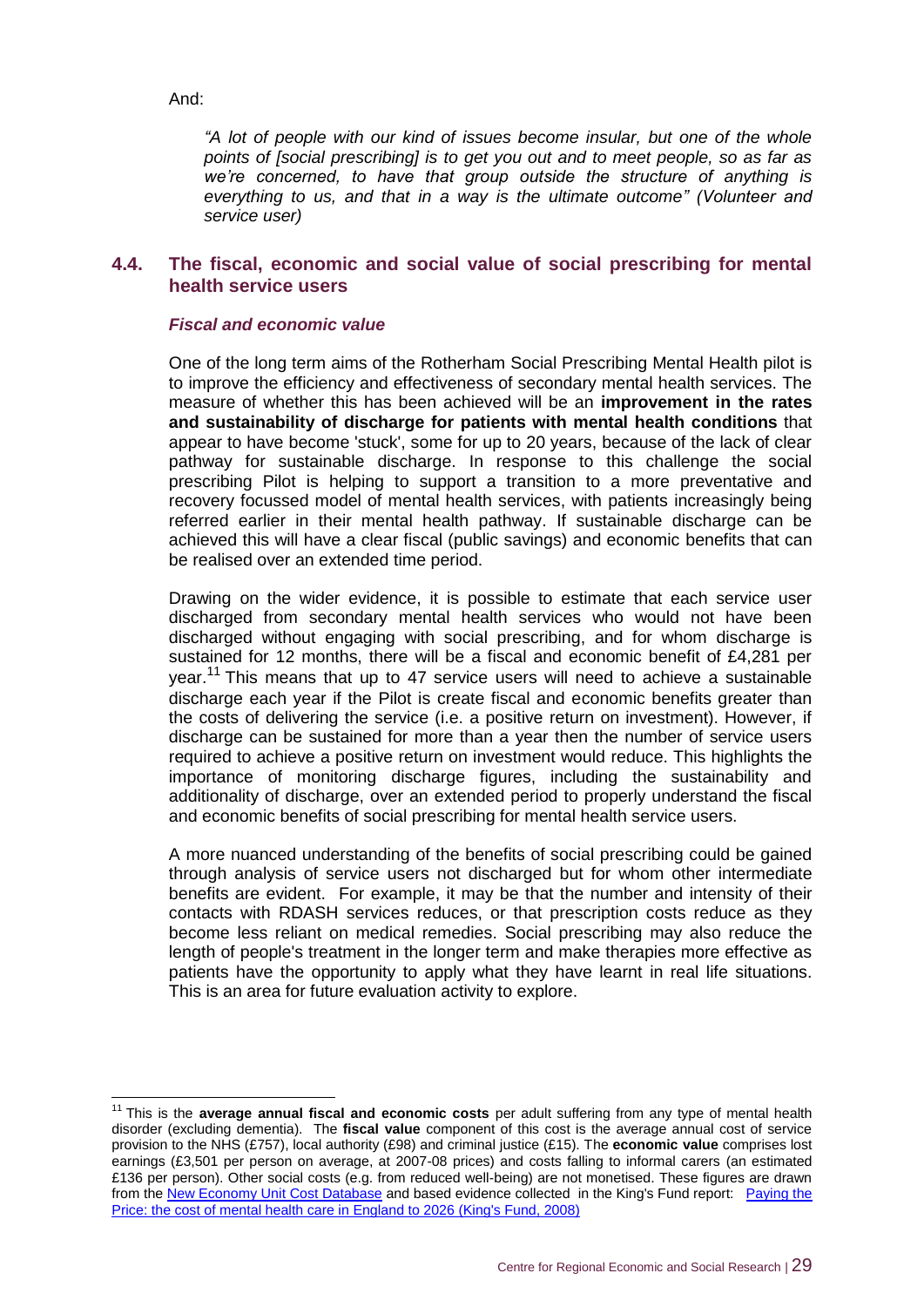#### *Social value*

It is possible to assess the social value of the Mental Health Social Prescribing Pilot by using financial proxies to provide a monetised estimate of social return on investment (SROI) drawing on analysis of the well-being outcome data discussed in earlier in this chapter. This approach to monetising well-being draws on social value work undertaken by the New Economics Foundation and New Economy Manchester<sup>12</sup> to value the subjective well-being benefits associated with social interventions and has been applied in the Evaluation of the Rotherham Social Prescribing Service for people with long term conditions.

In this approach well-being is equated with mental health to monetise the social value created. Analysis by the Centre for Mental Health<sup>13</sup> placed a cost on mental illness through the use of QALYs (Quality Adjusted Life Years), derived from a measure of health-related quality of life. Their analysis identified the average loss of health status in QALYs from a level-three mental health problem (a severe problem - 0.352 QALYs) and valued this by using the NICE (National Institute for Health and Care Excellence) cost effectiveness threshold of £30,000 per QALY. Equating wellbeing with mental health therefore provides an overall well-being valuation of £10,560 per year (0.352 x £30,000). As the Rotherham Social Prescribing Service do not use a recognised QALY-based tool (such as EQ-5D), the well-being outcome tool was used as a proxy measure of well-being and health-related quality of life.

#### *Methodology*

As a start point, it was assumed that each category on the well-being outcome tool provided an equal contribution to well-being. As such, the total value of well-being was distributed evenly across the outcomes (£1,320 per outcome). Two approaches to valuing the well-being benefits were then taken:

- **1.** All outcome change was valued, and it was assumed that a one point change on each outcome measure equated to 20 per cent of the outcome value. In this approach a Service user progressing one point on an outcome measure accrued £264 of social value while a Service user progressing five points accrued £1,320.
- **2.** Outcome change was only valued for Service users who progressed from a low score (of two or less) to a high score (of three or more). In this approach a Service user progressing from low to high on the each outcome measure accrued the full social value of £1,320.

In both approaches the equivalent amount of negative value was allocated to negative outcome change. This process is summarised in Table 4.1.

| <b>Proportion of overall value</b> | 1: Valuing all outcome<br>change | 2: Valuing low to high<br>outcome change |  |
|------------------------------------|----------------------------------|------------------------------------------|--|
| (£10,560) per outcome (%)          | Value of a 1pt change (+/-)      | Value of low to high<br>change $(+/-)$   |  |
| 12.5                               | £264                             | £1,320                                   |  |

#### **Table 4.1: Allocation of financial proxies**

 $\overline{1}$ <sup>12</sup> Cox, J et al (2012) *Social Value: Understanding the wider value of public policy intervention.* New Economy Working Paper 008.

<sup>&</sup>lt;sup>13</sup> Centre for Mental Health (2010) *The economic and social costs of mental illness*, (June 2003, updated October 2010).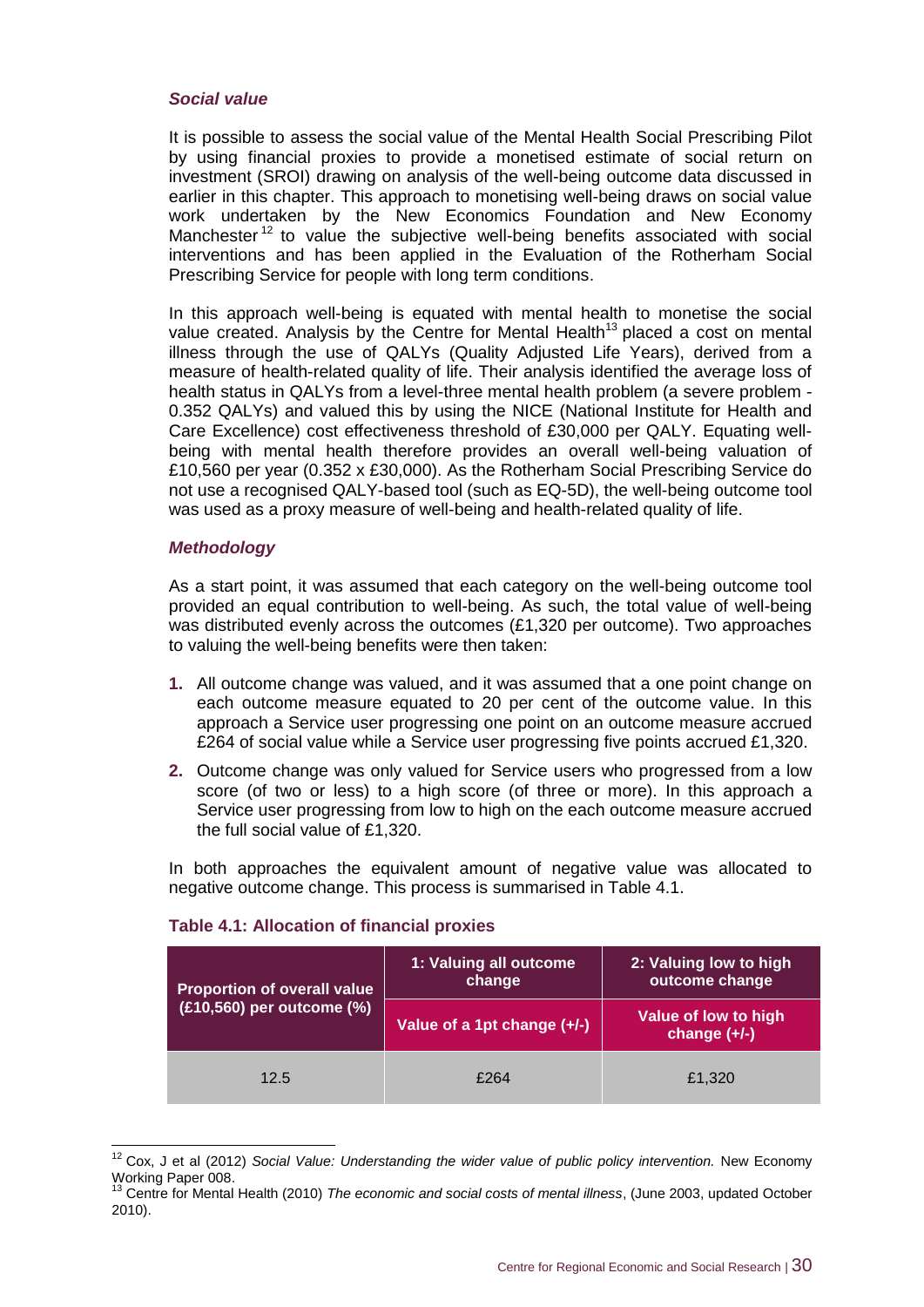#### *An estimate of the well-being value created*

An overview of the estimated well-being value created for users of the Mental Health Social Prescribing Pilot is provided in Table 4.2. The total value was calculated by multiplying the per-user value by the total number of users substantively engaged by the Service across the first year of operation (n=136).

#### **Table 4.2: Overview of the estimated annual well-being value created by outcome category**

| <b>Outcome area</b>                  | 1: Valuing all outcome<br>change |                    | 2: Valuing low to high<br>outcome change |                    |
|--------------------------------------|----------------------------------|--------------------|------------------------------------------|--------------------|
|                                      | <b>Per Service</b><br>user value | <b>Total value</b> | <b>Per Service</b><br>user value         | <b>Total value</b> |
| Family and friends                   | £157                             | £21,299            | £336                                     | £45,641            |
| Feeling positive                     | £255                             | £34,687            | £559                                     | £76,068            |
| Lifestyle                            | £233                             | £31,644            | £515                                     | £69,982            |
| Looking after yourself               | £139                             | £18,865            | £291                                     | £39,555            |
| Managing symptoms                    | £210                             | £28,601            | £604                                     | £82,153            |
| Money                                | £54                              | £7,303             | £89                                      | £12,171            |
| Where you live                       | £22                              | £3,043             | £89                                      | £12,171            |
| Work, volunteering and social groups | £327                             | £44,424            | £694                                     | £94,324            |
| <b>Total</b>                         | £1,396                           | £189,865           | £3,177                                   | £432,065           |

It shows that the two approaches to valuation provided very different results:

- Valuing all outcome change produced an estimated total well-being value of £190,000
- Valuing low-to-high outcome change produced value of £432,000

These values can be compared with the costs of delivering the Service to provide an estimate of the annual return on investment provided (Table 4.3). This demonstrates that the estimated social return on investment from well-being benefits for the pilot was between £0.96 and £2.19 (between ninety six pence and two pounds and nineteen pence for each pound invested). This means that there is likely to have been **a positive social return on investment based on the well-being benefits experienced by service users resulting from the pilot**.

| <b>No of Service</b><br><b>users</b> | Input costs | 1: Valuing all outcome<br>change |            | 2: Valuing low to high<br>outcome change |            |
|--------------------------------------|-------------|----------------------------------|------------|------------------------------------------|------------|
| engaged                              |             | <b>Total value</b>               | <b>ROI</b> | Total value                              | <b>ROI</b> |
| 136                                  | £197,150    | £189,865                         | £0.96      | £432,065                                 | £2.19      |

#### **Table 4.3: Estimated social return on investment (ROI) from well-being benefits**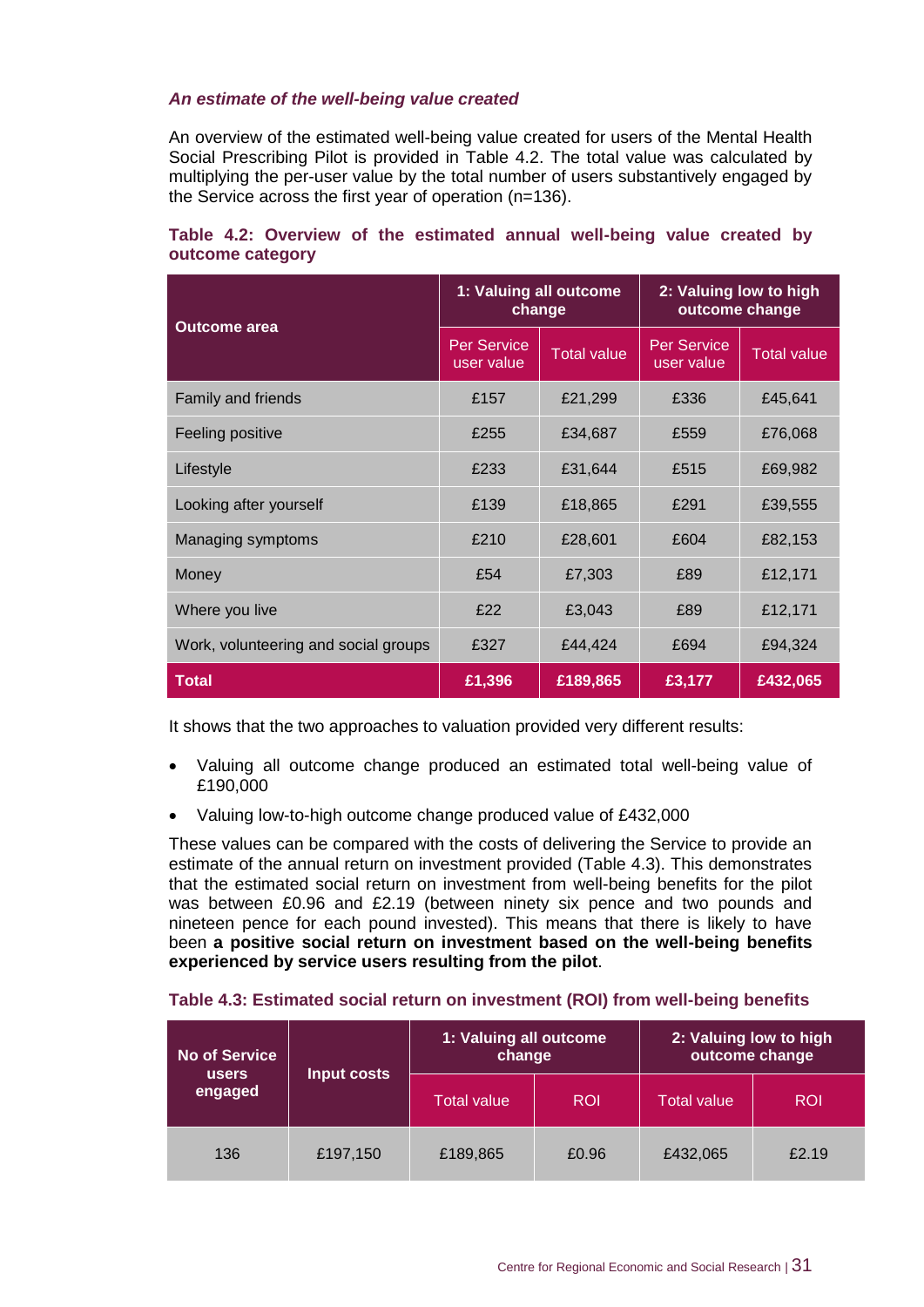<span id="page-35-0"></span>

This report has provided the main findings of an evaluation of the Rotherham Social Prescribing Mental Health Pilot that was delivered in partnership by Rotherham, Doncaster and South Humber Foundation Trust (RDASH) and a group local voluntary sector organisations led by Voluntary Action Rotherham on behalf of NHS Rotherham Clinical Commissioning Group (CCG). The evaluation focussed on the first year of the Pilot (April 2015-March 2016). The main findings are as follows.

#### **1. The pilot has engaged with than 130 users of secondary mental health services in Rotherham**

These service users have been supported through the pilot to build and direct their own packages of support, tailored to their specific needs. They have accessed bespoke services in the community provided by established local voluntary and community organisations and many have gone on to be involved in or develop their own peer-led activities.

#### **2. The pilot has made a significant and positive impact on the well-being of mental health service users**

More than 90 per cent of service users made progress against at least one wellbeing outcome measure and more than 60 per cent made progress against four or more measures. Service users who provided an initially low score against each outcome measure made the greatest amount of progress and the areas where progress was most marked included 'work, volunteering and social groups', 'feeling positive', 'lifestyle' and 'managing symptoms'. These findings were reinforced by qualitative case studies which found that social prescribing provided service users with something to look forward to that prevented isolation, increased confidence and improved happiness in a way that developed and utilised skills in new and interesting areas.

#### **3. A range of wider benefits also emerged from the pilot**

This included gaining employment, taking part in training, volunteering, taking-up physical activity and sustained involvement in voluntary sector activity once engagement with social prescribing was complete. The qualitative research highlighted the importance of the peer support model and the opportunities service users had to progress from social prescribing activities to wider volunteering and social participation.

#### **4. The role of VAR is vital to the development, operation and sustainability of social prescribing**

Similar to the Evaluation of the Rotherham Social Prescribing Service for People with Long Term Health Conditions, this evaluation has highlighted the vital role that VAR has played in the development, delivery and sustainability of the pilot.